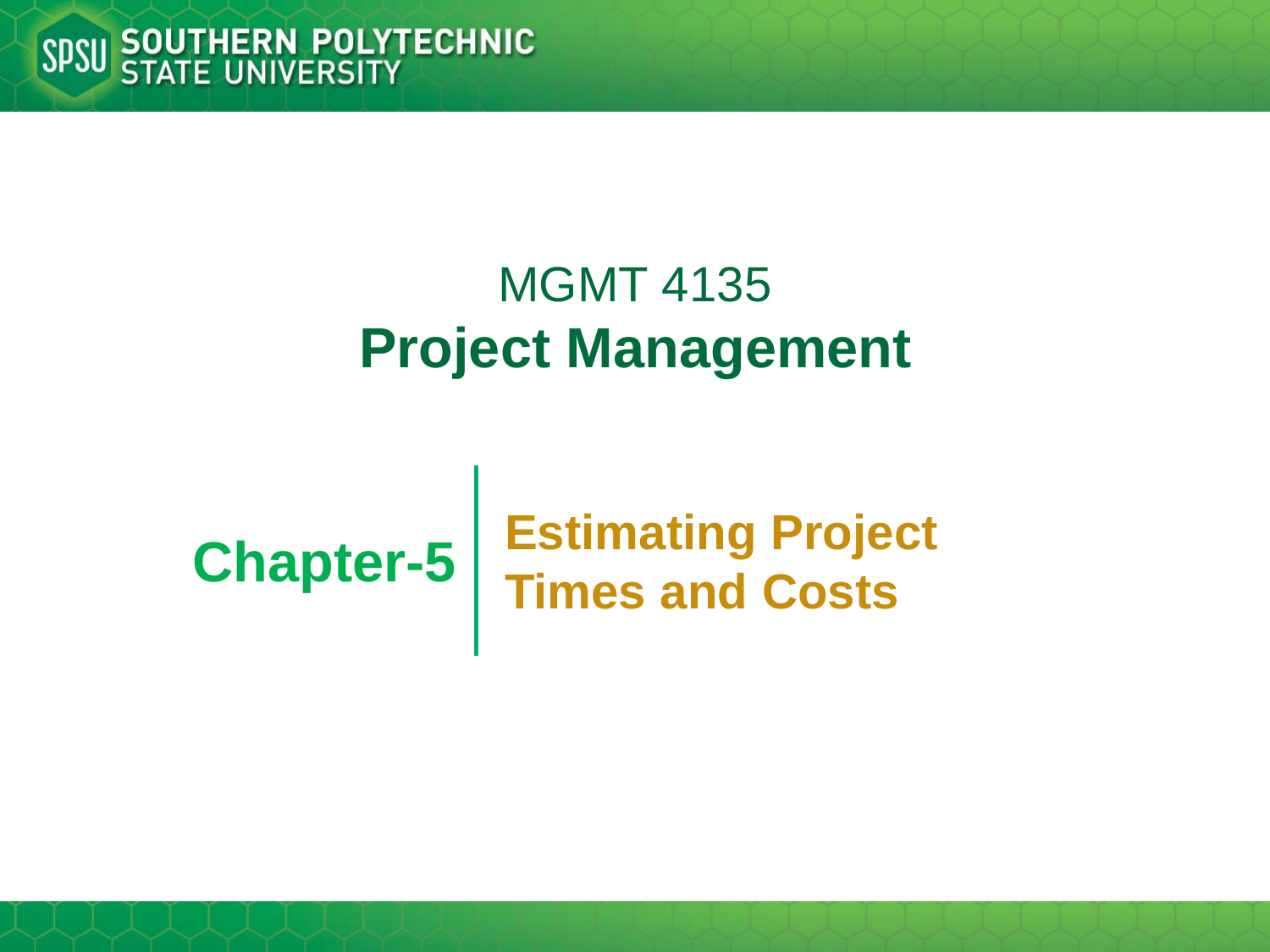# SPSU SOUTHERN POLYTECHNIC

**Chapter-5** Estimating Project Times and Costs

#### Where We Are Now

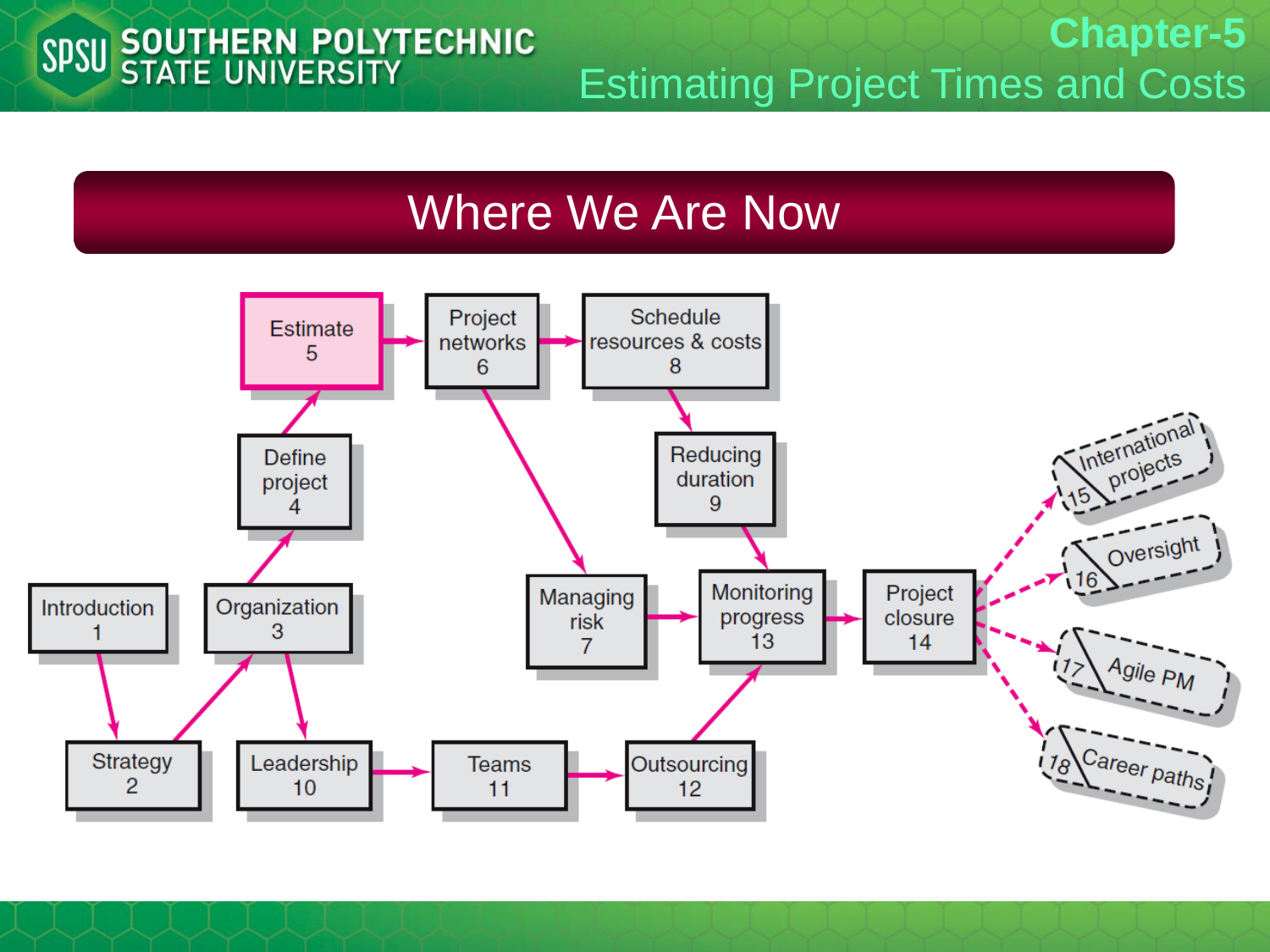# **Importance of Estimating Time and Cost**

- To support good decisions
- To schedule work to be done
- To determine how long the project should take
- To determine the project's cost
- To determine whether the project is worth doing
- To develop cash flow needs
- To determine how well the project is progressing
- To develop time-phased budgets and establish the project baseline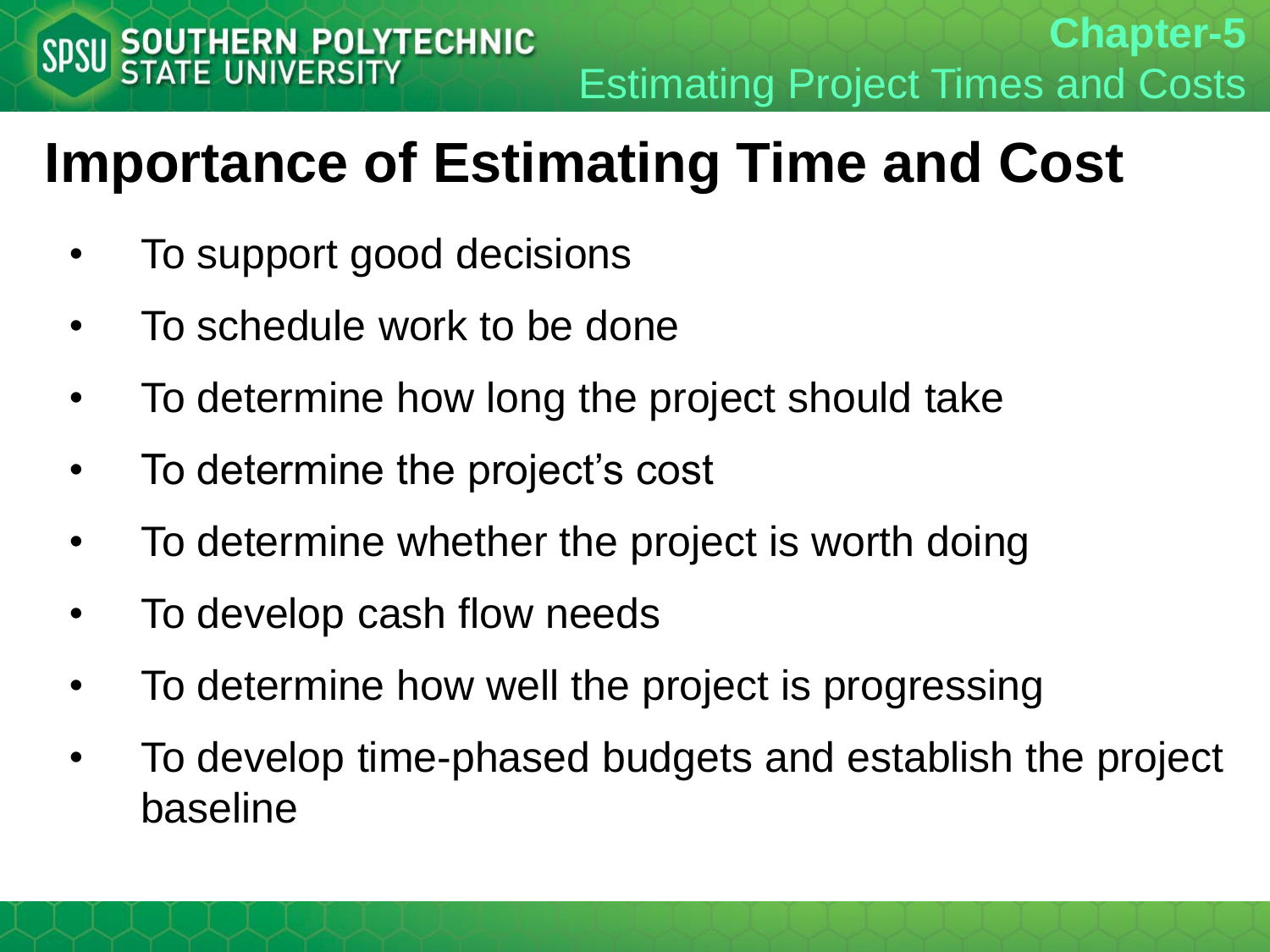#### **Factors Influencing the Quality of Estimates**

Past experience is a good starting point for developing time and cost estimates but these must be further refined for the current project. The following factors will have a strong influence on the accuracy of estimates:

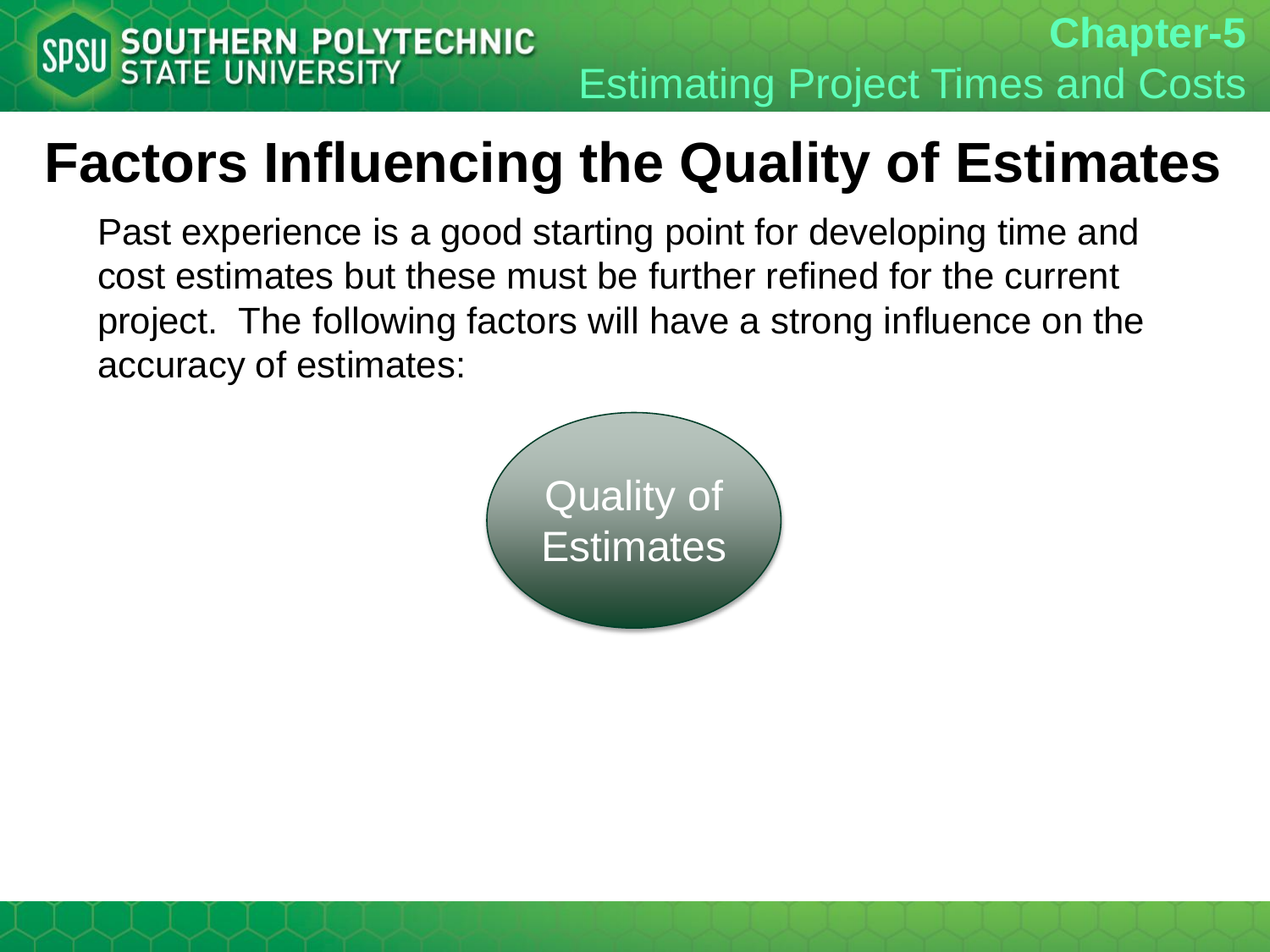**Chapter-5** SPSU SOUTHERN POLYTECHNIC Estimating Project Times and Costs

#### **Factors Influencing the Quality of Estimates**

**Planning Horizon** Quality of **Estimates** 

This refers to the accuracy of time and cost estimates. They should improve as the project moves from the conceptual phase to the point where individual work packages are defined.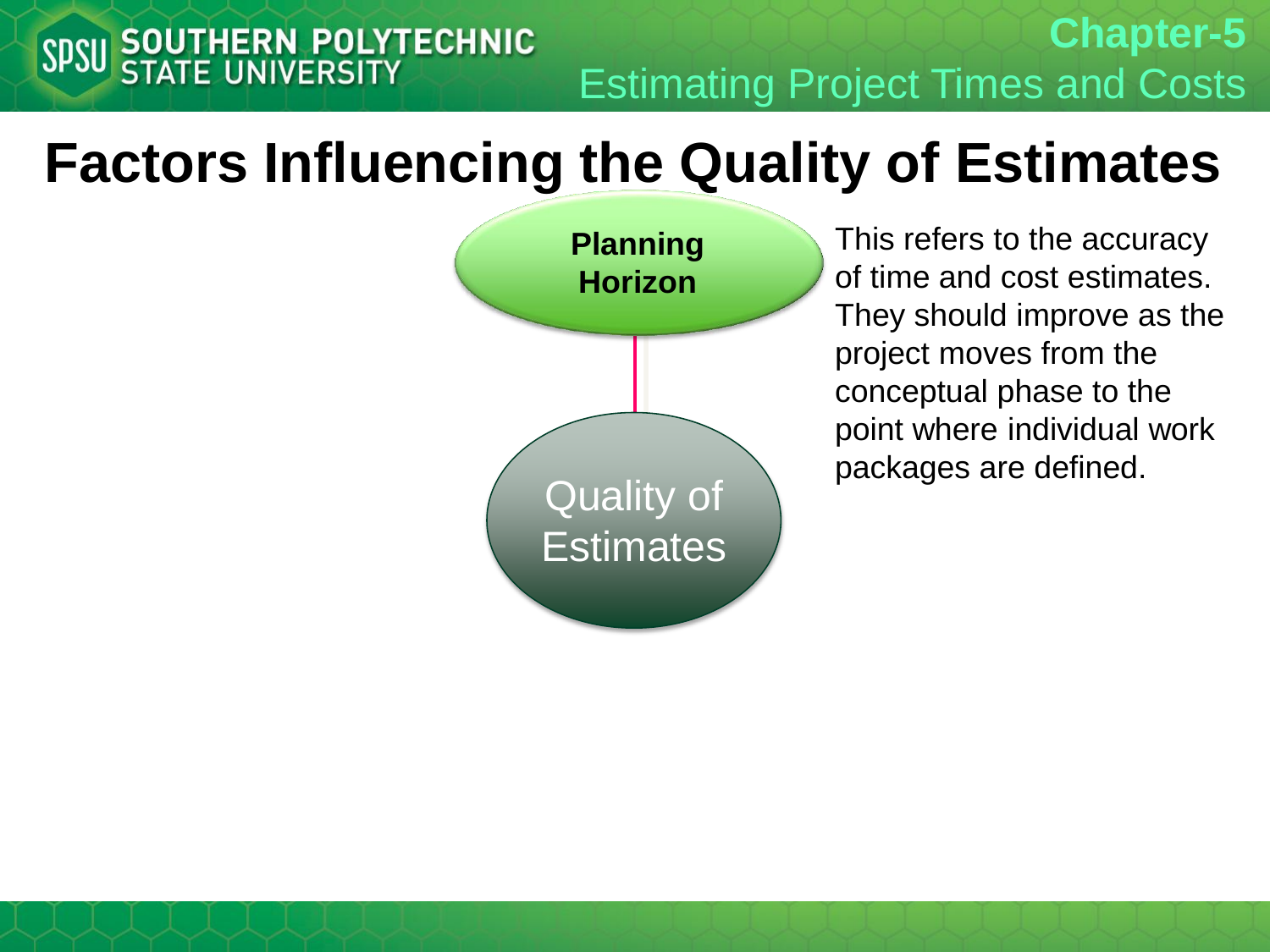**Chapter-5** Estimating Project Times and Costs

#### **Factors Influencing the Quality of Estimates**

SPSU SOUTHERN POLYTECHNIC

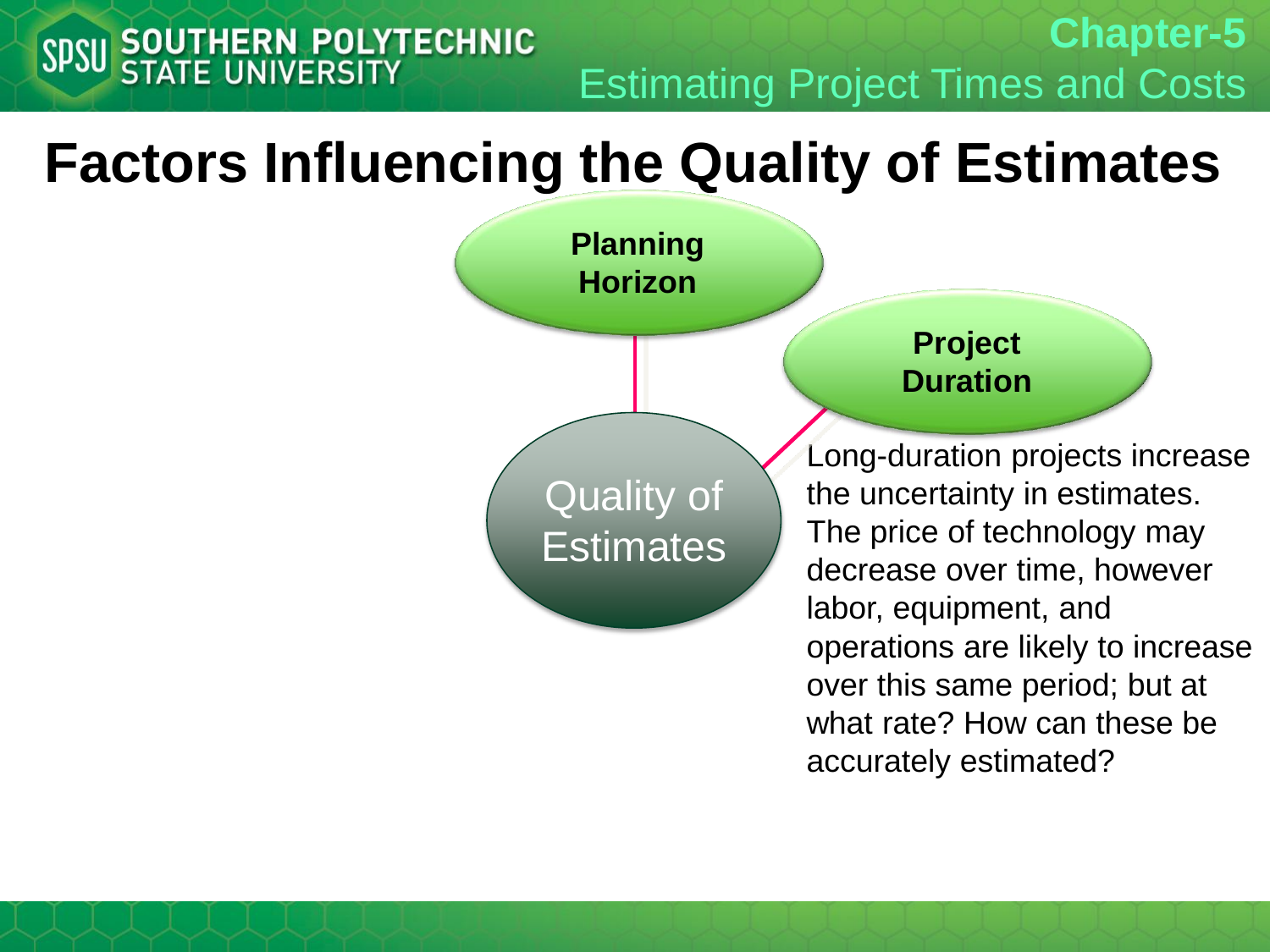**Chapter-5** Estimating Project Times and Costs

#### **Factors Influencing the Quality of Estimates**

**SOUTHERN POLYTECHNIC**<br>STATE UNIVERSITY

**SPSU** 



The "people" factor can introduce challenges in the estimating process. A close match of skills to the task will influence productivity and learning time and, conversely, the opposite is also true. Staff turnover and whether people have worked on projects together in the past also influences accurate estimating.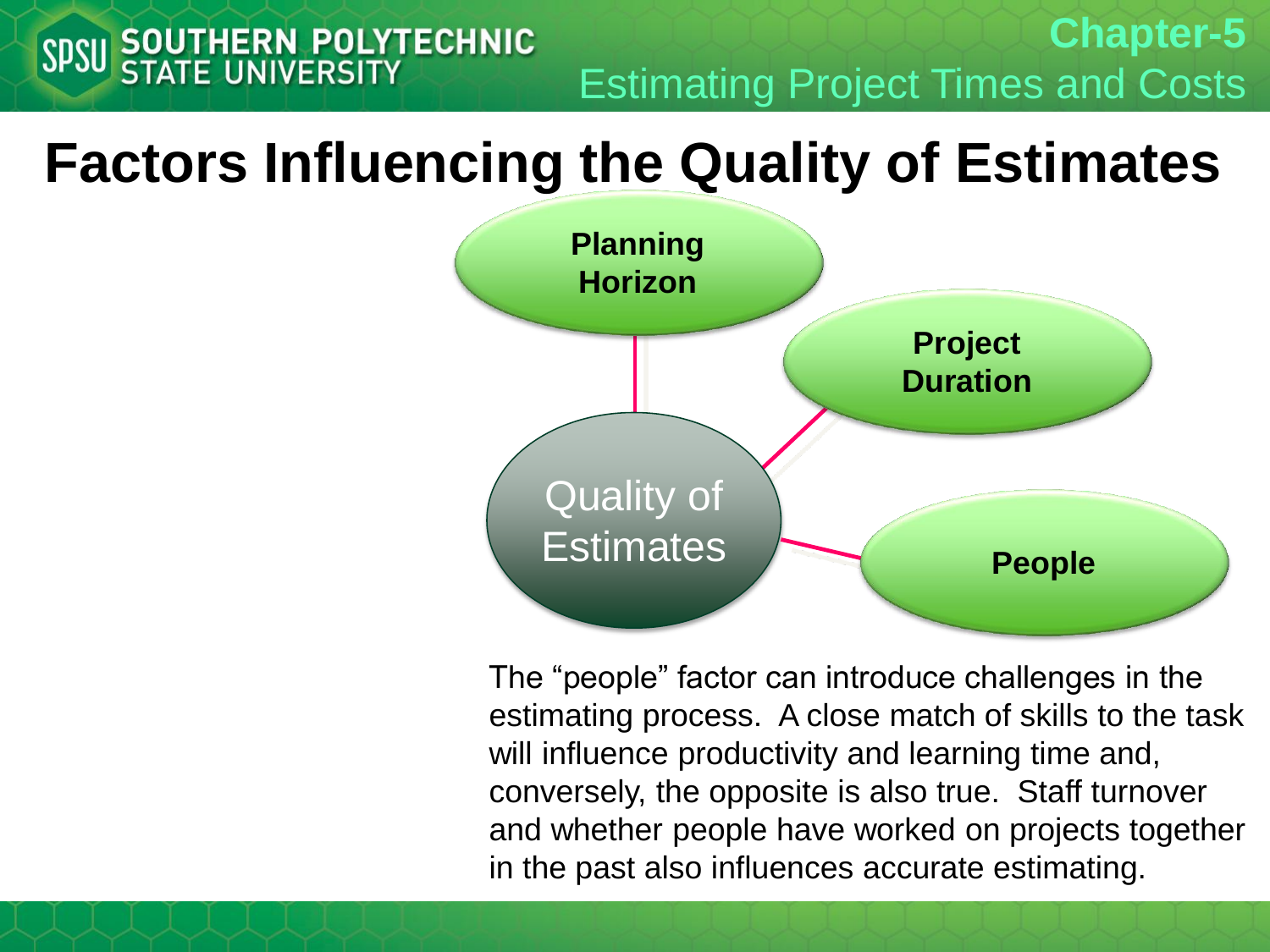Estimating Project Times and Costs

**Chapter-5**

#### **Factors Influencing the Quality of Estimates**

SPSU SOUTHERN POLYTECHNIC

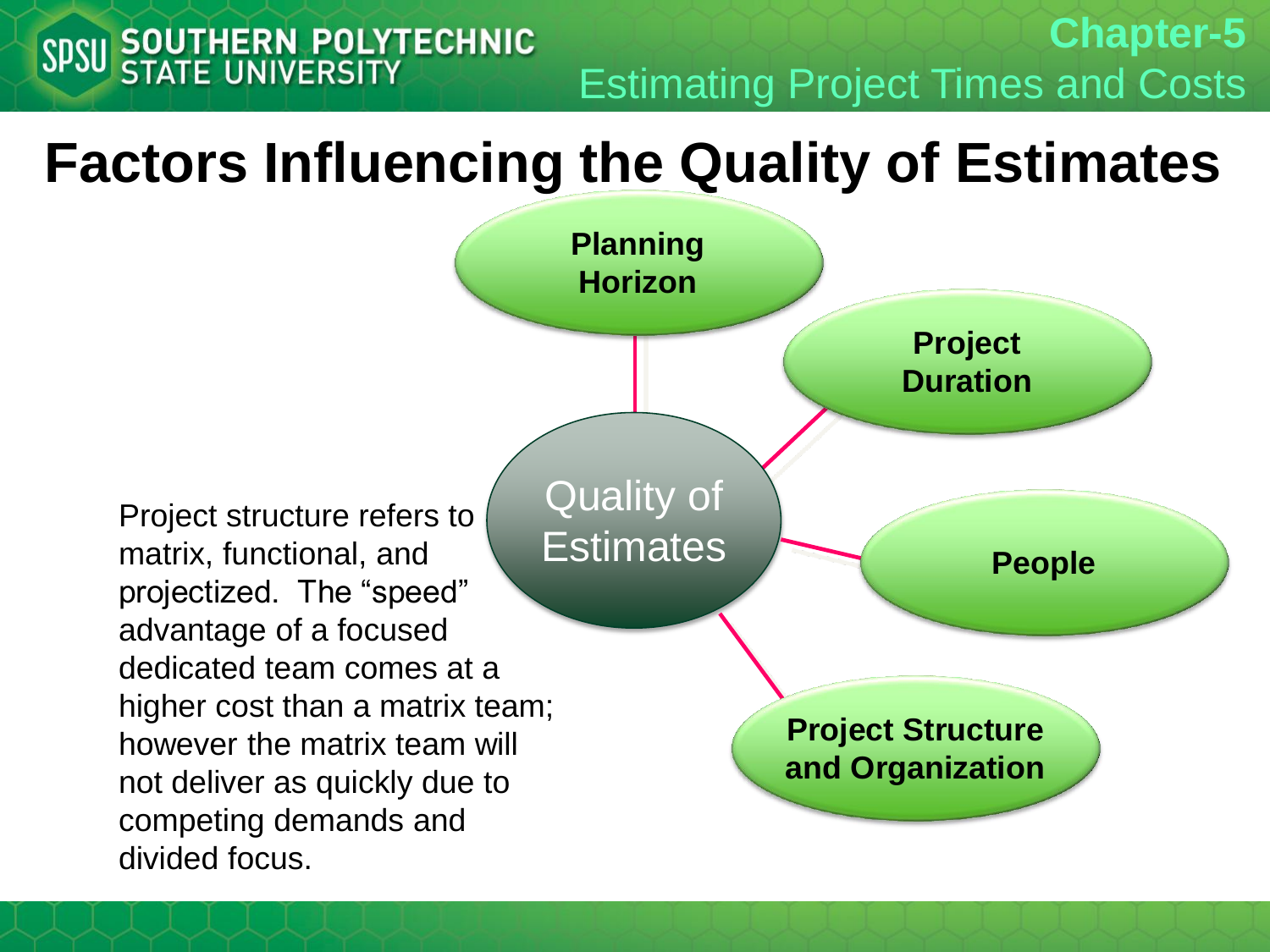# **Factors Influencing the Quality of Estimates**

When asked to estimate, most are inclined to "pad" estimates in order to increase the probability of being on budget and reducing the risk of being late. Padding, however, defeats the chance of truly arriving at realistic estimates, which is greatly needed in order to be competitive.

SPSU SOUTHERN POLYTECHNIC



Estimating Project Times and Costs

**Chapter-5**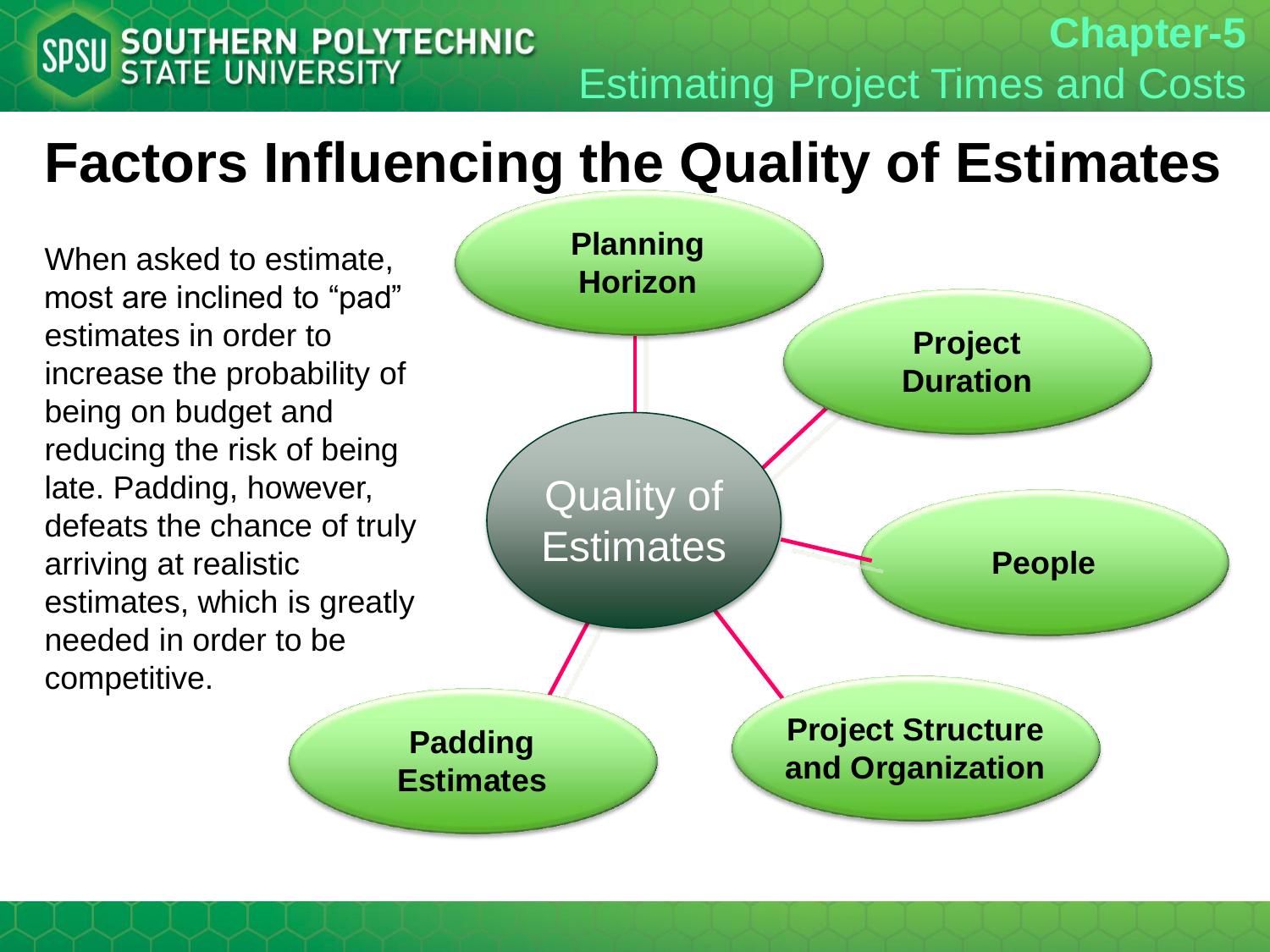**Chapter-5** SPSU SOUTHERN POLYTECHNIC Estimating Project Times and Costs

#### **Factors Influencing the Quality of Estimates**

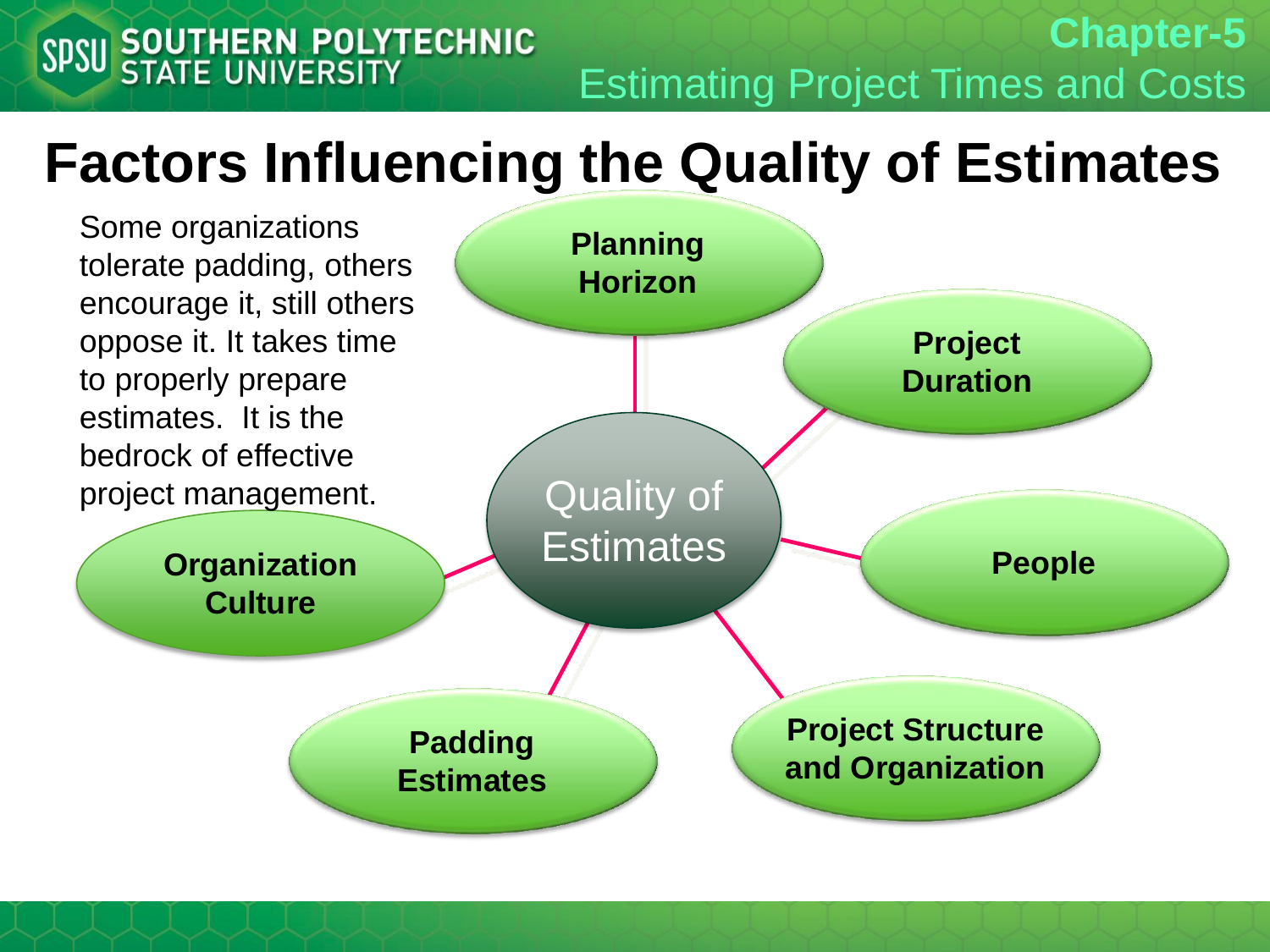# SPSU SOUTHERN POLYTECHNIC

#### **Chapter-5** Estimating Project Times and Costs

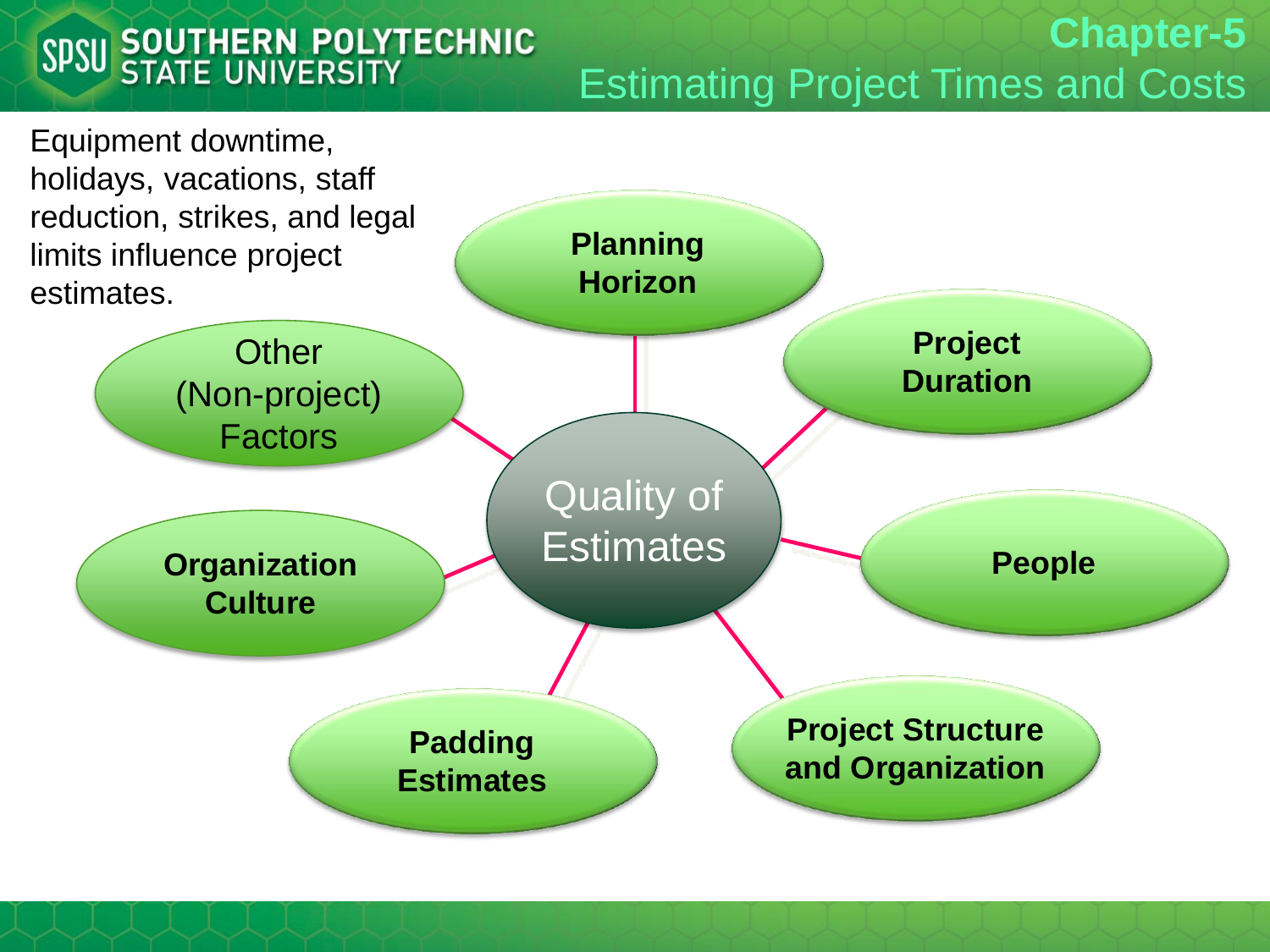# **Estimating Guidelines for Time, Cost, and Resources**

- **Responsibility:** Those who are the most familiar with the tasks should make the estimates. If others are consulted instead, it will be difficult to hold those doing the work responsible for not achieving the estimated time.
- **Use several people to participate**. Estimates have a better chance of being reasonable and realistic when several people with relevant experience and knowledge of the task are used.
- **Normal conditions:** Base estimates on normal conditions, efficient methods and processes, and a normal level of resources.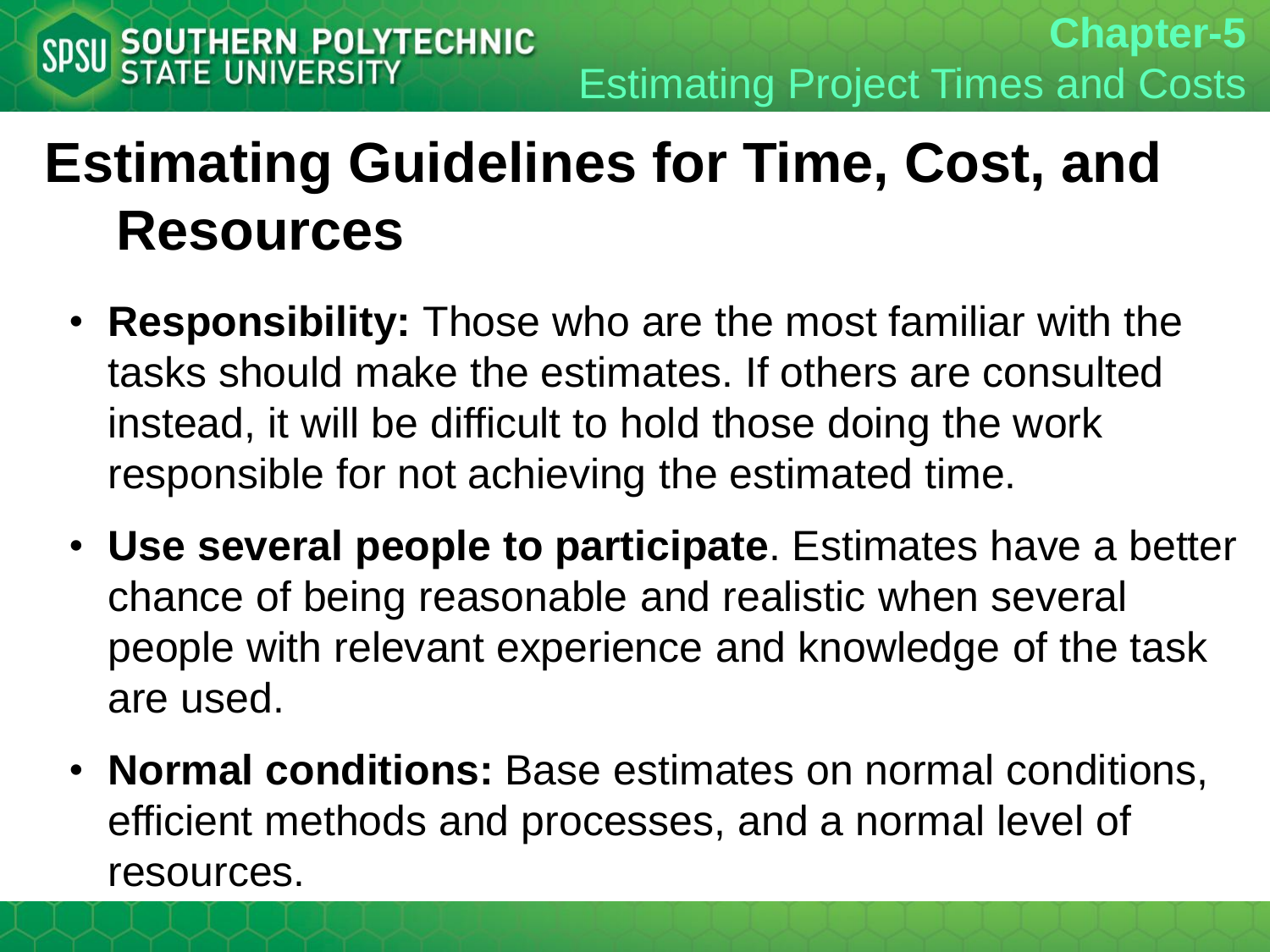# **Estimating Guidelines for Time, Cost, and Resources**

- **Time Units:** Use consistent time units (hours, days, weeks, etc.) whenever possible when estimating task time.
- **Independence:** Treat each task independently. Do not aggregate time or cost upward. Each task is to have its own values.
- **Contingencies:** Work package estimates should not include allowances for contingencies. Remember, the estimate should assume normal conditions but expect that not all work packages will materialize as planned.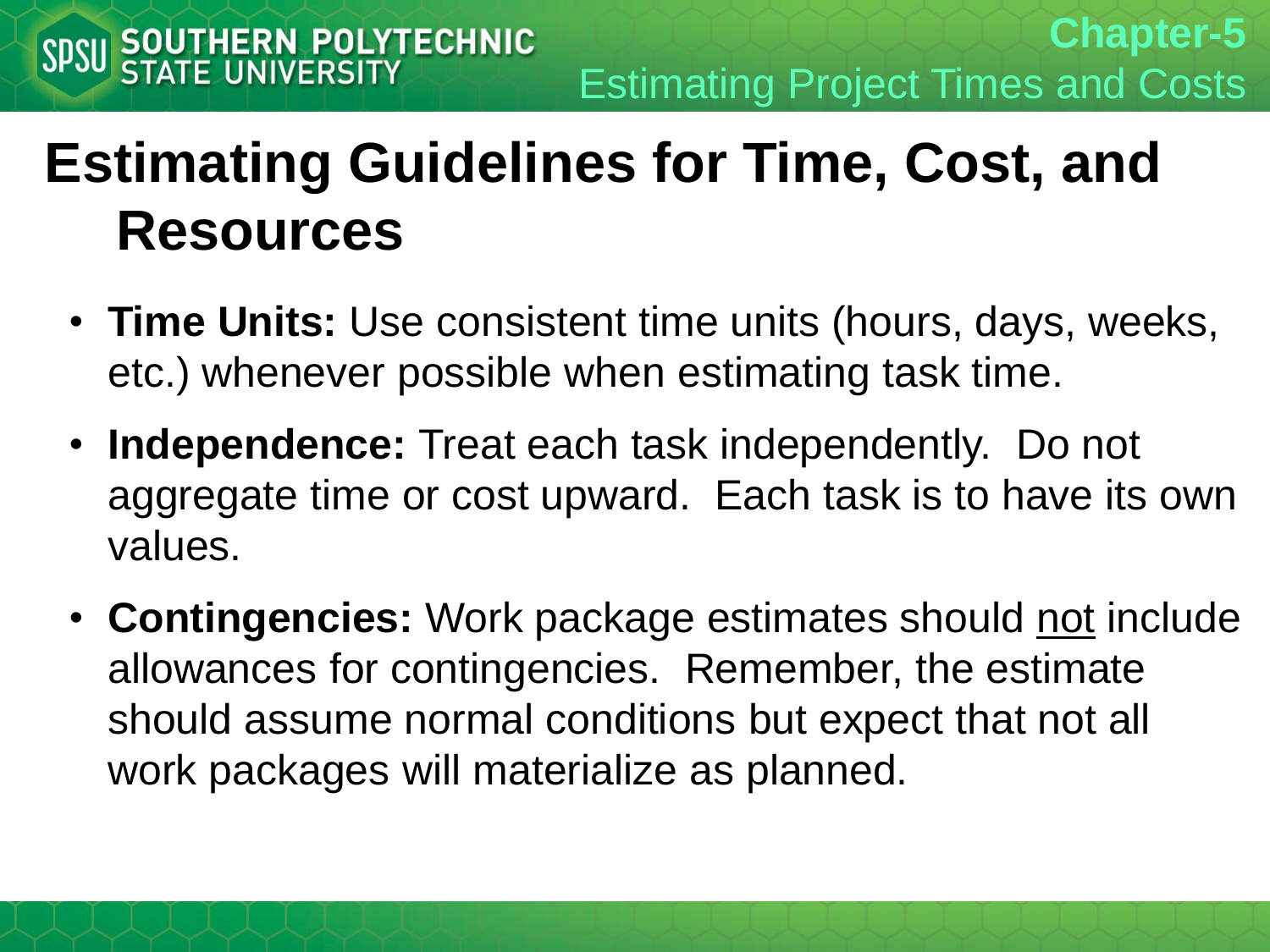# **Estimating Guidelines for Time, Cost, and Resources**

• **Adding risk assessment to the estimate:** This helps avoid surprises to the stakeholders. Unexpected time delays or cost increases should be identified as possible risks to the project. Use a PERT time estimates for optimistic, most likely, and worse case scenario for tasks that are vulnerable. *PERT: Program (or Project) Evaluation and Review Technique*

**E.g.** Your project goal is to install new technology and because this is not a proven process it carries more risk when determining how long it will take.

Optimistic = 5 days. Most likely = 8 days. Pessimistic = 15 days.

 $T_F = (O + 4M + P) \div 6$  or-  $(5 + 32 + 15) \div 6 = 8.6$  days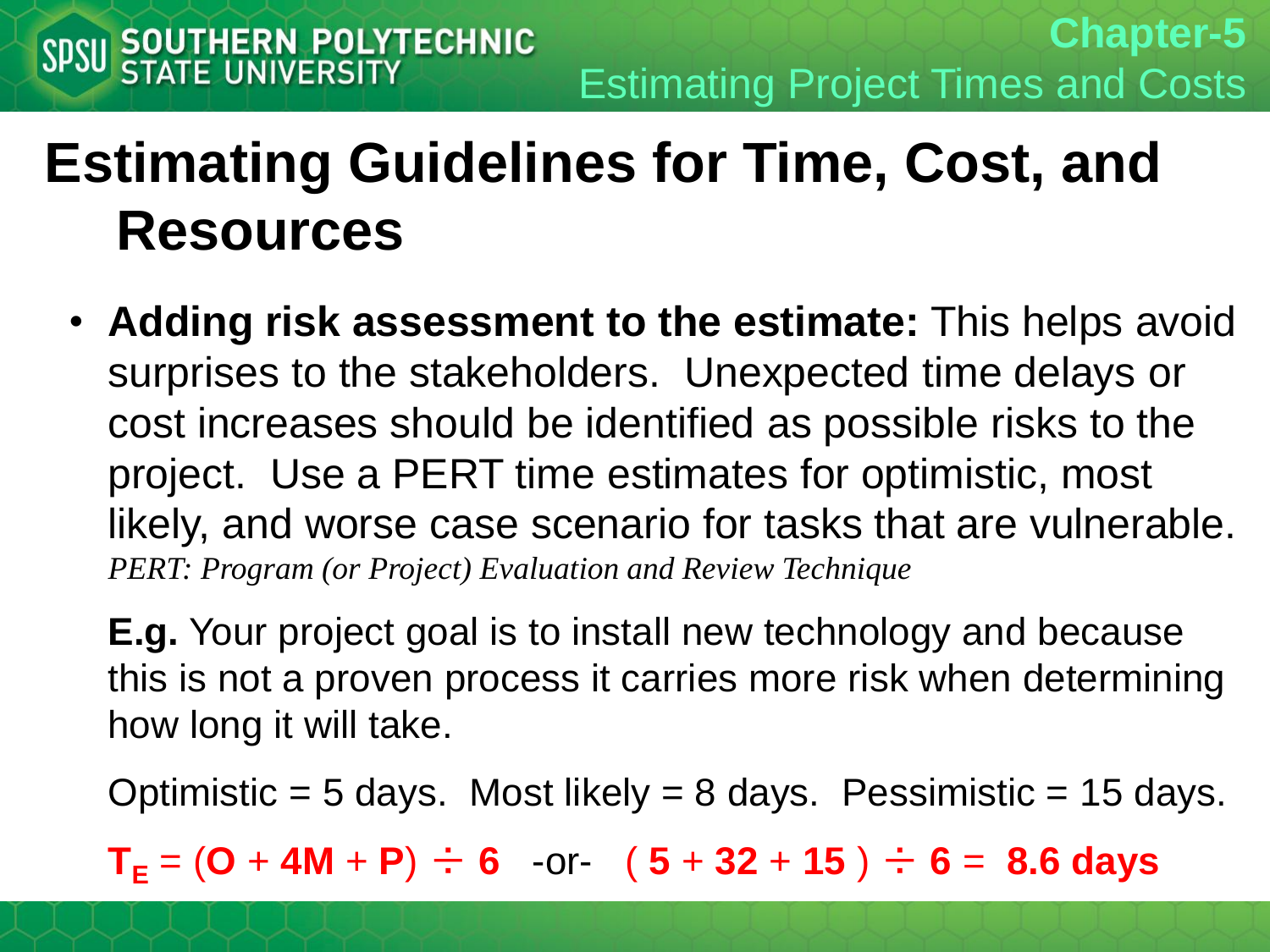# **Top-Down versus Bottom-Up Estimating**

- **Top-Down Estimates** are usually derived from a resource or group of resources who use prior experience and information to determine the estimated duration and cost.
- **Top-Down Estimates** are also made by top managers who have little knowledge of the processes used to complete the project. *See "Council Fumes as Tram Tale Unfolds" on pg. 133.*
- **Bottom-Up Approach** can serve as a check on cost elements in the WBS by rolling up the work package associated cost accounts to major deliverables at the work package level.

*Let's look at a work package and some of its details…*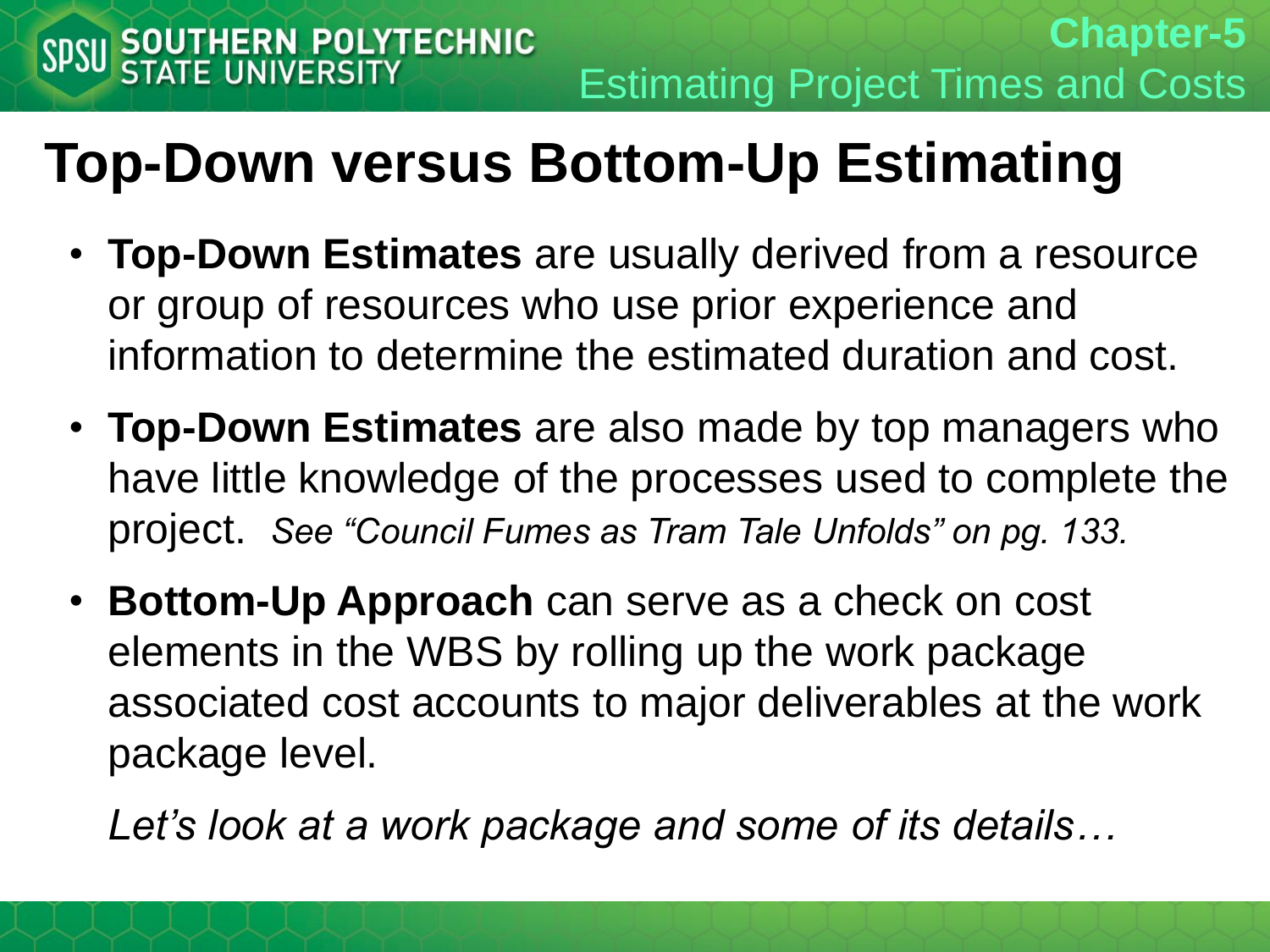#### SPSU SOUTHERN POLYTECHNIC

**Chapter-5** Estimating Project Times and Costs

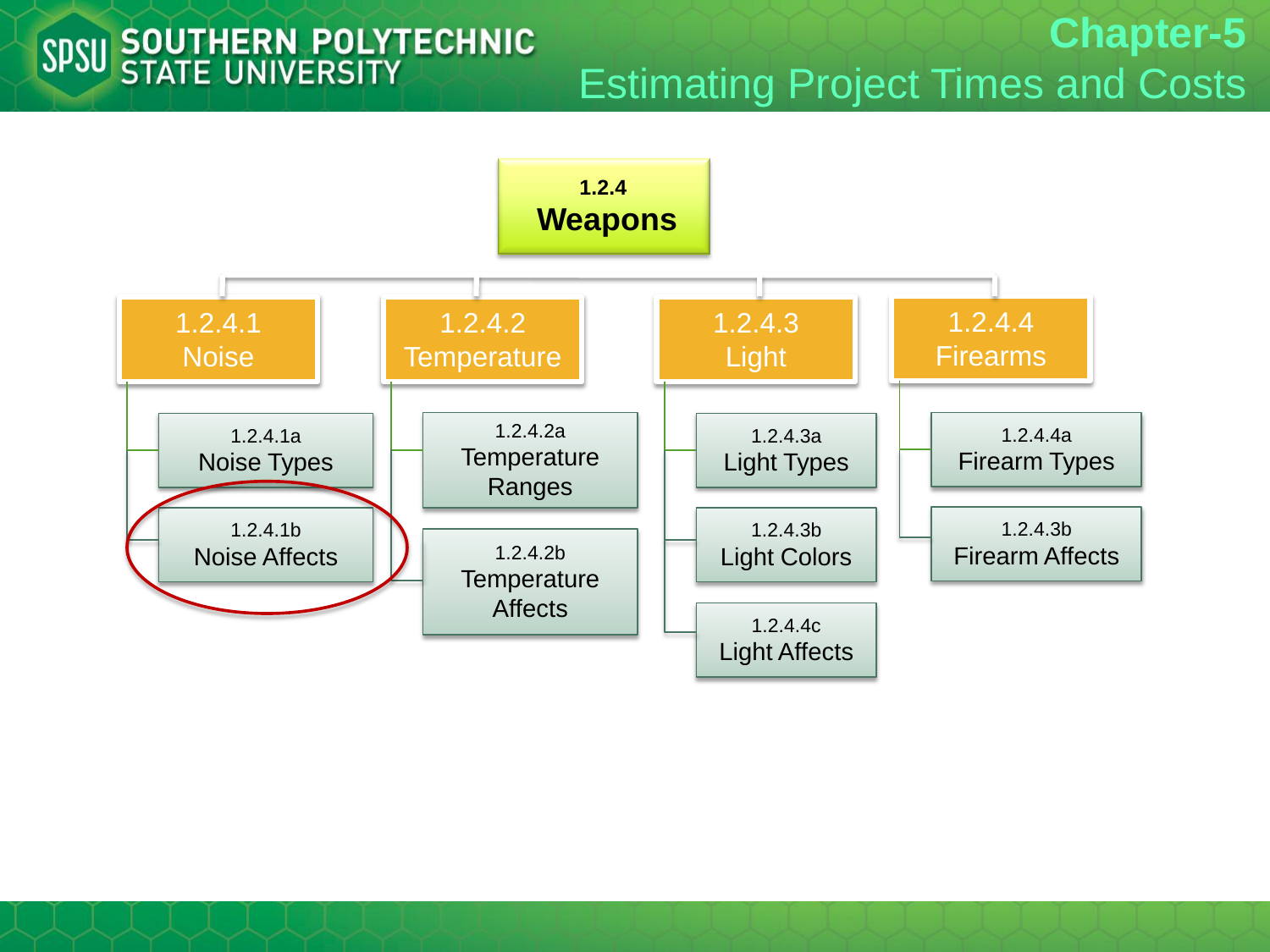

- **Babies cry**
- Army assembles at front castle gates
- Army closes front castle gates
- King is alerted that the Vrembers are on their way
- Castle people all start talking at the same time
- Castle guards check that all babies are with the adult parents
- Missing babies are adopted when found by a childless adult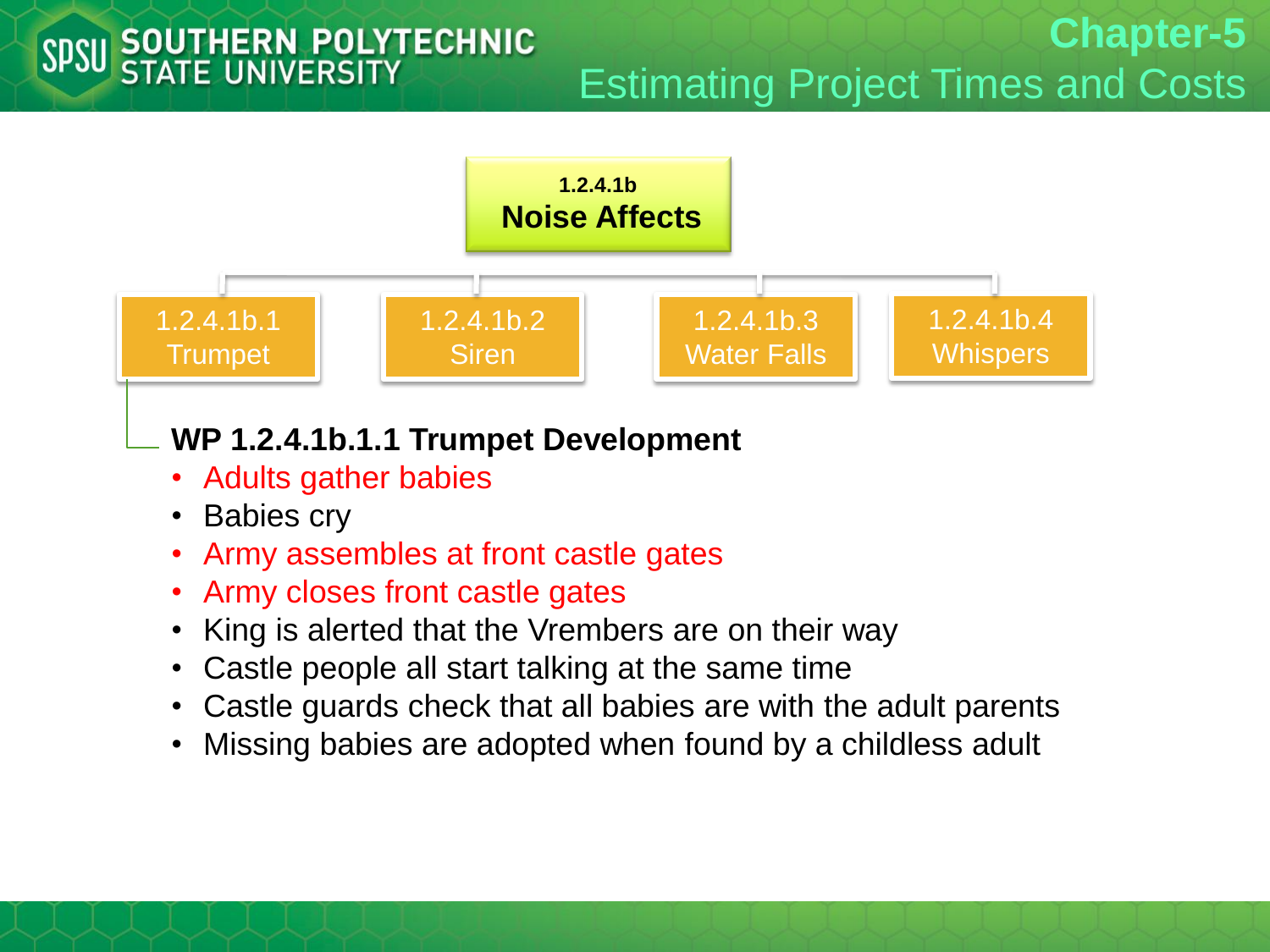# SPSU SOUTHERN POLYTECHNIC

#### **Chapter-5** Estimating Project Times and Costs

#### **WP 1.2.4.1b.1.1**

- Trumpet Development: Adults gather babies
- Trumpet Development: Army assembles at front castle gates
- Trumpet Development: Army closes front castle gates

#### **Adults gather babies**

| $\tilde{\phantom{a}}$                |                |         |       |            |           |  |
|--------------------------------------|----------------|---------|-------|------------|-----------|--|
| John Sheridan (motion)               | 25 hrs         | 611-205 | 56.25 | 1,406.25   | 6/01/2013 |  |
| Nicki Greer (acceleration)           | 10 hrs         | 611-205 | 56.25 | 562.50     | 5/15/2013 |  |
| <b>TOTAL:</b>                        | <b>35 hrs</b>  | 611-205 |       | \$1,968.75 |           |  |
| Army assembles at front castle gates |                |         |       |            |           |  |
| John Unger (motion)                  | 30 hrs         | 611-205 | 56.25 | 1,687.50   | 6/10/2013 |  |
| Nicki Greer (acceleration)           | 12 hrs         | 611-205 | 56.25 | 675.00     | 6/10/2013 |  |
| <b>TOTAL</b>                         | 42 hrs         | 611.205 |       | \$2,362.50 |           |  |
| Army closes front castle gates       |                |         |       |            |           |  |
| John Sheridan (motion)               | 24 hrs         | 611-205 | 56.25 | 1,350.00   | 6/18/2013 |  |
| Nicki Greer (acceleration)           | 10 hrs         | 611-205 | 56.25 | 562.50     | 6/20/2013 |  |
| <b>TOTAL</b>                         | <b>34 hrs</b>  | 611-205 |       | \$1,912.50 |           |  |
|                                      | <b>111 hrs</b> | 611-205 |       | \$6,243.75 |           |  |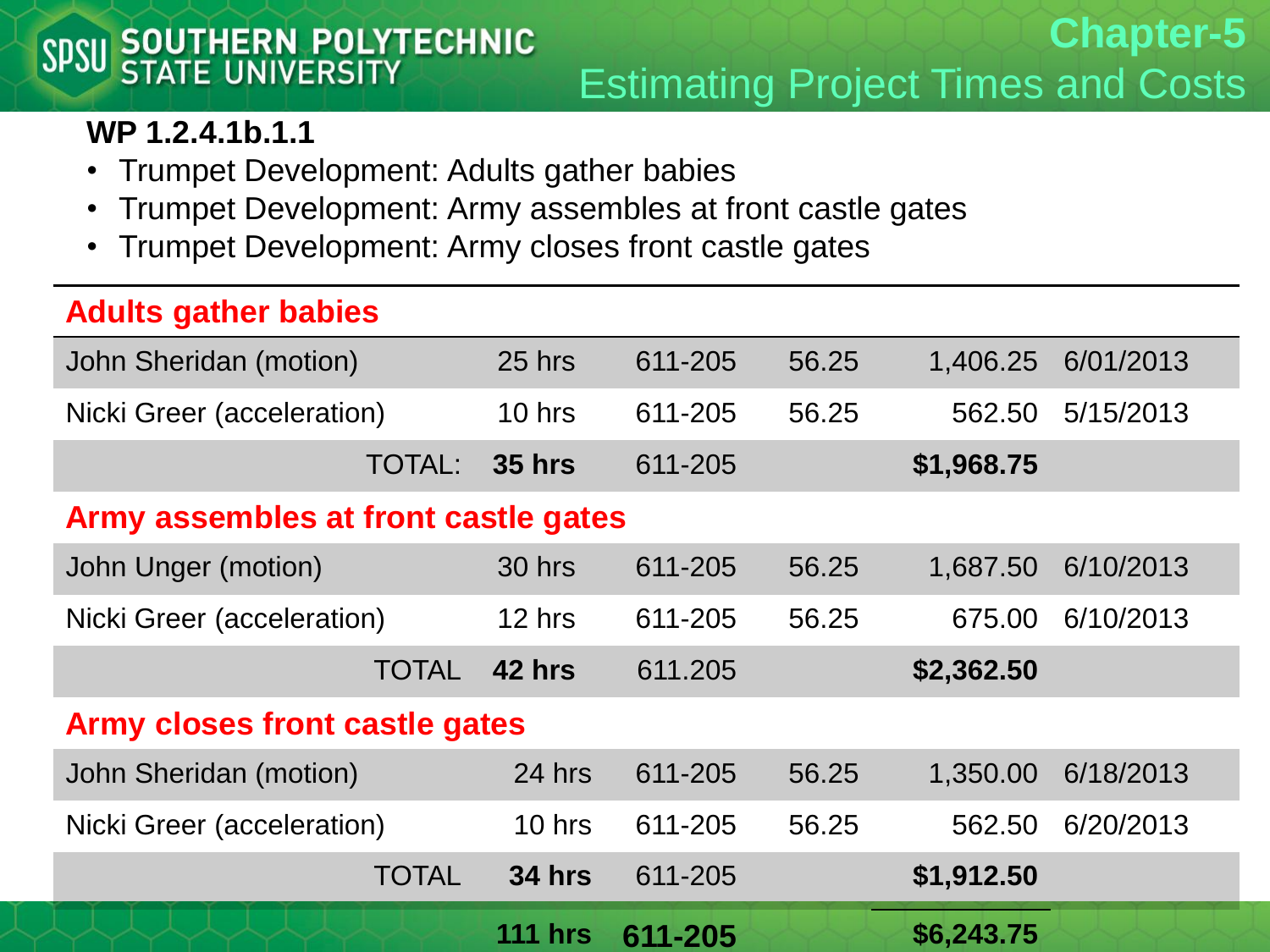- **Consensus Methods:** uses the pooled experience of senior and/or middle managers to estimate the total durations and cost. These initial top-down estimates are only a rough cut and normally occur in the "conceptual" stage of the project. PM's are to be sure that these estimates are not dictated to lower level managers.
- **Ratio Methods:** these are parametric or ratio methods that are used in the "concept or need" phase of the project to get an initial duration and cost. E.g. a house is 2,700 sq. ft. at a cost of \$160 per sq. ft. Therefore, the parametric cost is approximately \$432,000. Based on prior experience, a house of this size normally takes 100 days to complete.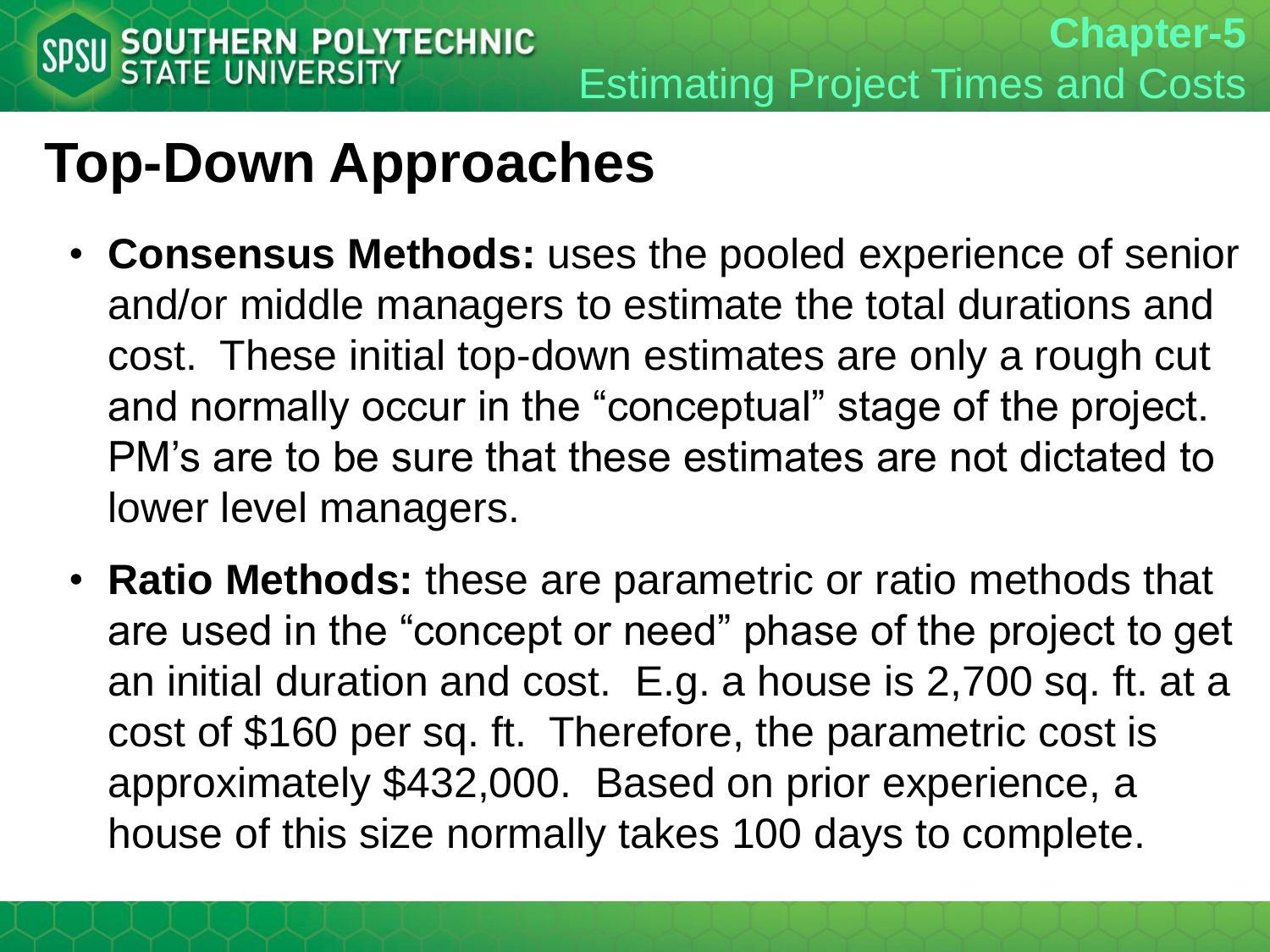- **Apportion Methods:** similar to the ratio or parametric method and is used when projects are very similar to previous projects in terms of features and cost. These are used for standard projects having small variations or customizations.
- On the next slide, you will see that each element of the project is assigned a percentage or apportion of the total estimated cost of the project. Total project cost

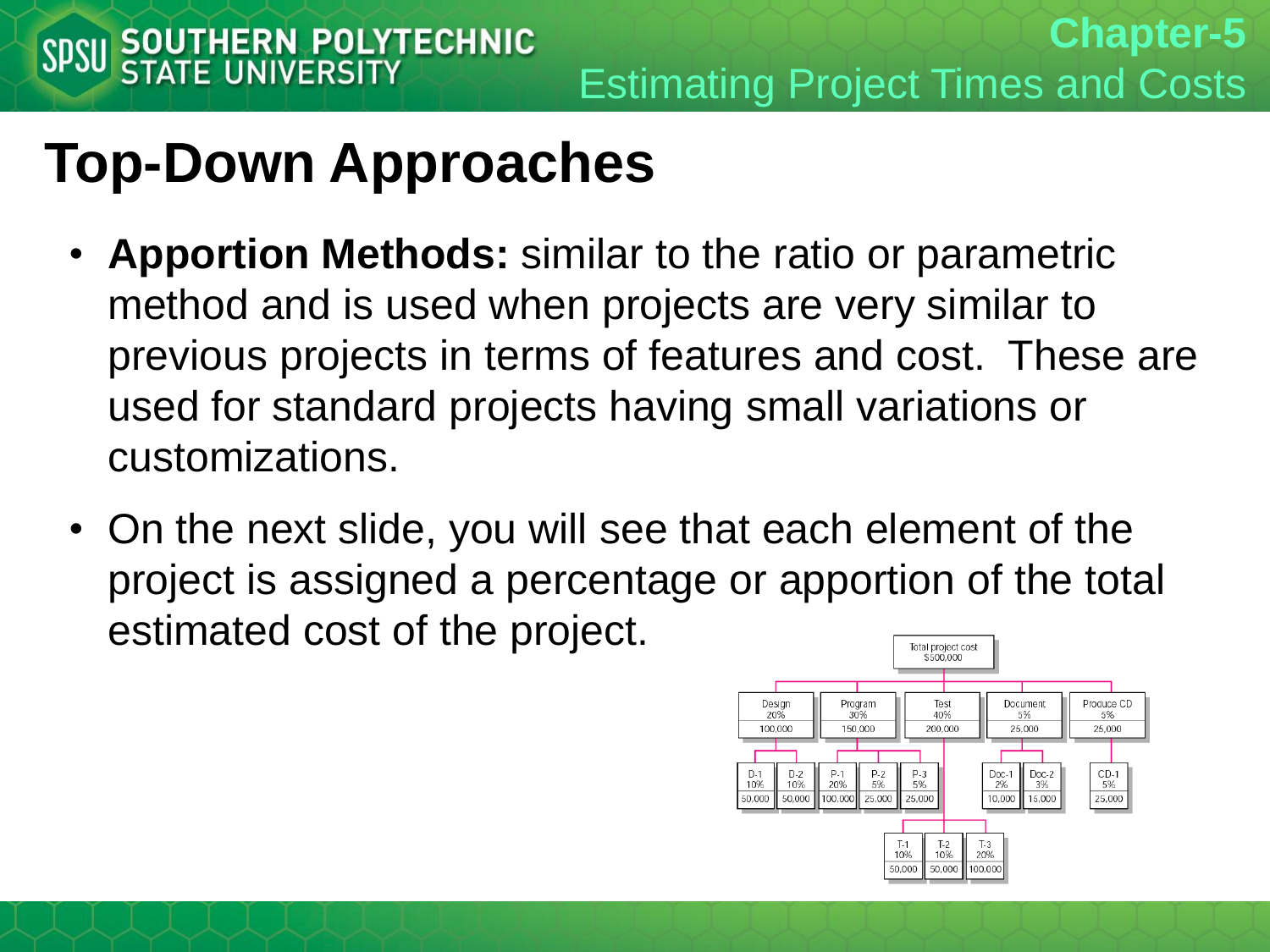**Chapter-5** Estimating Project Times and Costs

#### **Top-Down Approaches – The Apportion Method**

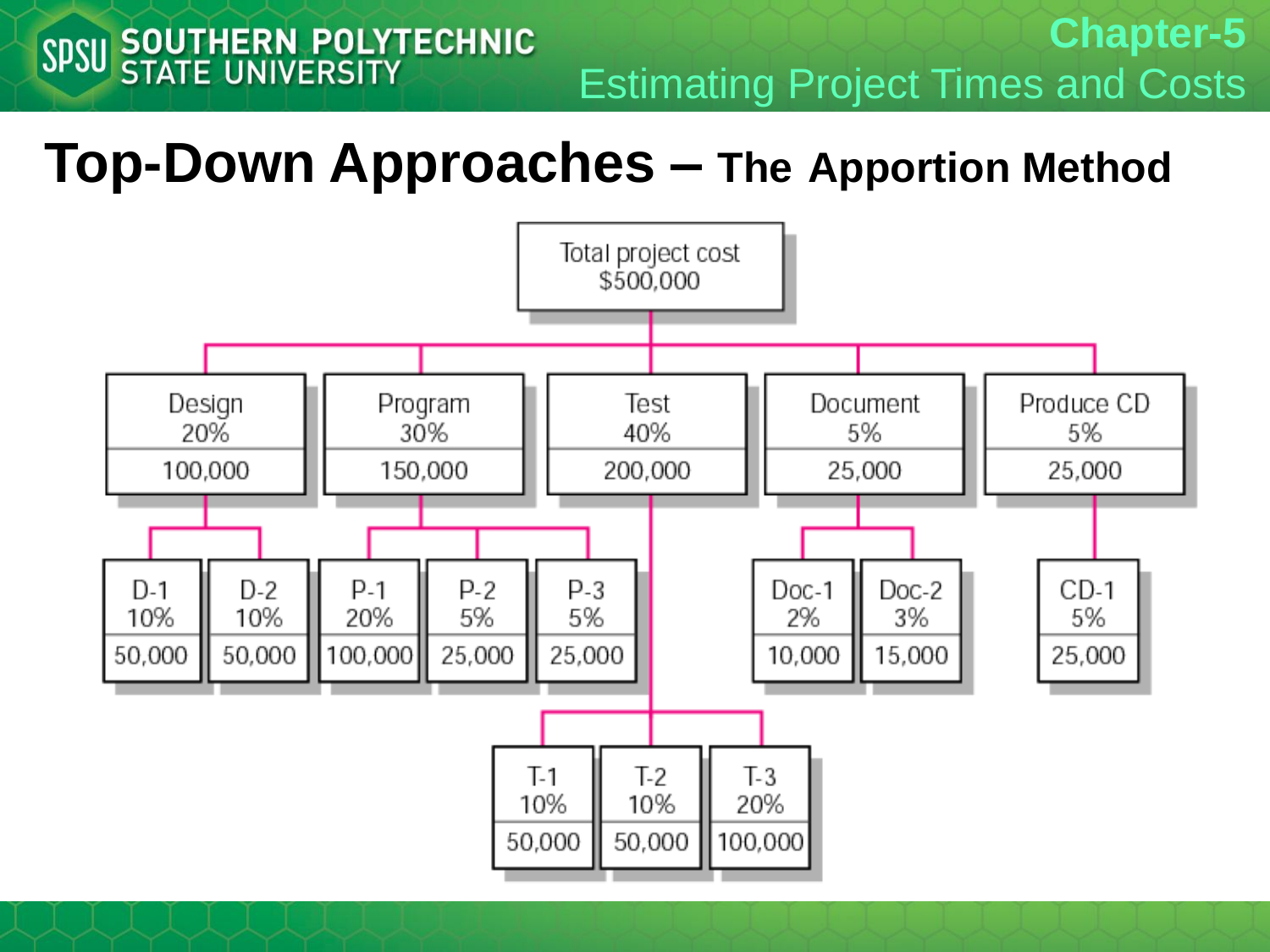- **Function Point Method for Software & System Projects**: software development projects are frequently estimated using weighted variables called "function points." These function points are identified as number of inputs, number of outputs, number of inquiries, number of data files, and number of interfaces. The total adjusted count provides the basis for estimating labor effort and cost for a project and may use factors derived from historical data.
- Function point metrics are useful, however their accuracy depends on adequate historical data and the relevancy of the current project deliverables when lined up with the past project averages.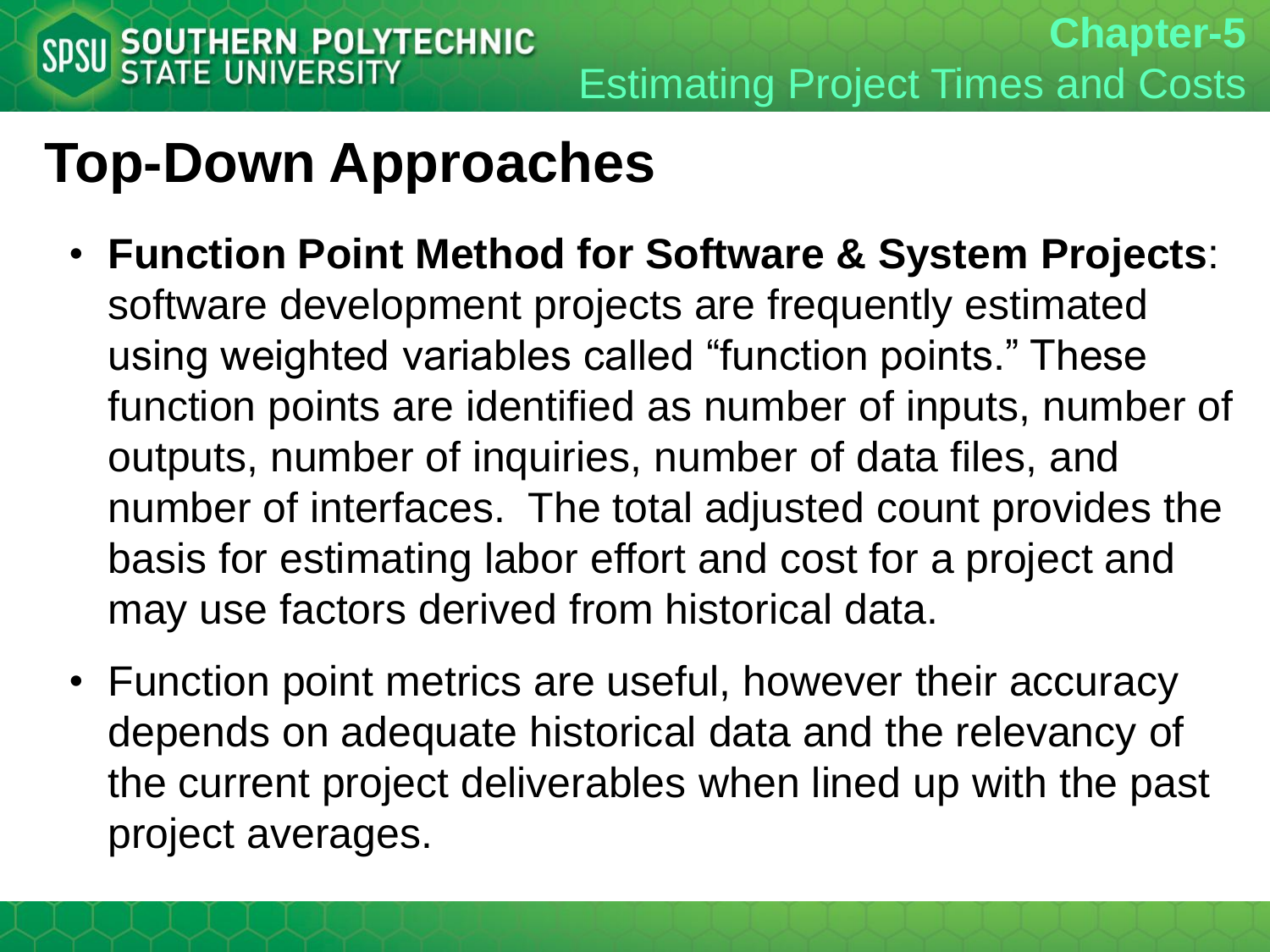• **Function Point Method for Software & System Projects**:

|                                         |            |                                    | <b>Software Project 13: Patient Admitting and Billing</b> |             |              |  |
|-----------------------------------------|------------|------------------------------------|-----------------------------------------------------------|-------------|--------------|--|
| 15                                      | Inputs     | (2)<br>Rated complexity as low     |                                                           |             |              |  |
| 5                                       | Outputs    | Rated complexity as average<br>(6) |                                                           |             |              |  |
| 10                                      | Inquiries  |                                    | Rated complexity as average                               | (4)         |              |  |
| 30                                      | Files      | Rated complexity as high<br>(12)   |                                                           |             |              |  |
| 20                                      | Interfaces |                                    | Rated complexity as average                               | (10)        |              |  |
| <b>Application of Complexity Factor</b> |            |                                    |                                                           |             |              |  |
| <b>Element</b>                          | Count      | Low                                | Average                                                   | High        | <b>Total</b> |  |
| Inputs                                  | 15         | $\times 2$                         |                                                           |             | $= 30$       |  |
| Outputs                                 | 5          |                                    | $\times$ 6                                                |             | 30<br>$=$    |  |
| Inquiries                               | 10         |                                    | $\times 4$                                                |             | 40<br>$=$    |  |
| <b>Files</b>                            | 30         |                                    |                                                           | $\times$ 12 | $= 360$      |  |
| Interfaces                              | 20         |                                    | $\times$ 10                                               |             | $= 200$      |  |
|                                         |            |                                    |                                                           | Total       | 660          |  |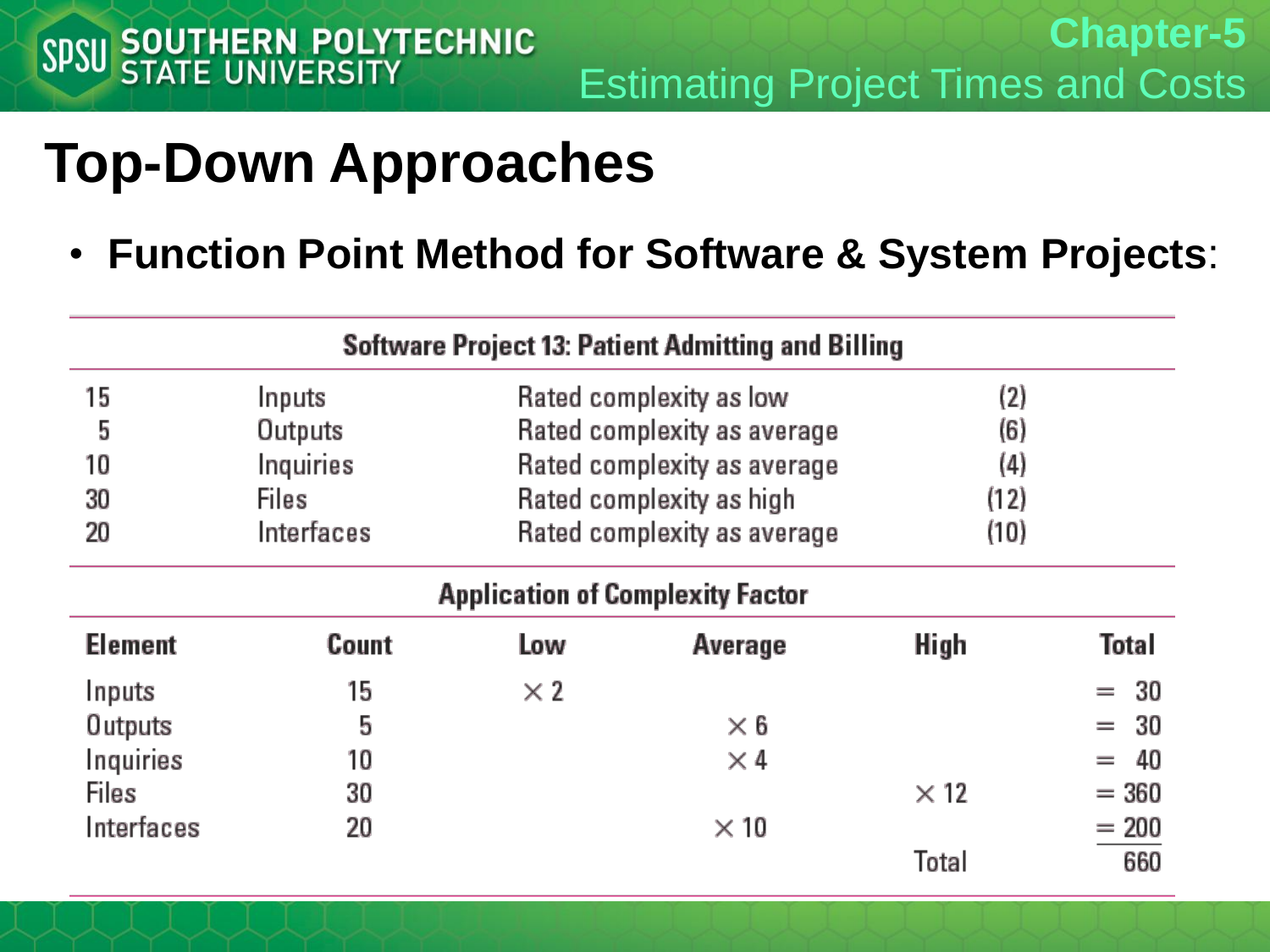- **Learning Curves** require that the same task or group of tasks be repeated several times, thus improving performance over time due to this repetition. The pattern of improvement can be used to predict the reduction of time it takes to perform the task.
- Each time the output quantity doubles the unit of labor hours are reduced at a constant rate.

The main **disadvantage of top-down** approaches is simply that time and cost for a specific task are not considered.

 $\frac{1}{2}$  ,  $\frac{1}{2}$  ,  $\frac{1}{2}$  ,  $\frac{1}{2}$  ,  $\frac{1}{2}$  ,  $\frac{1}{2}$  ,  $\frac{1}{2}$  ,  $\frac{1}{2}$  ,  $\frac{1}{2}$  ,  $\frac{1}{2}$  ,  $\frac{1}{2}$  ,  $\frac{1}{2}$  ,  $\frac{1}{2}$  ,  $\frac{1}{2}$  ,  $\frac{1}{2}$  ,  $\frac{1}{2}$  ,  $\frac{1}{2}$  ,  $\frac{1}{2}$  ,  $\frac{1$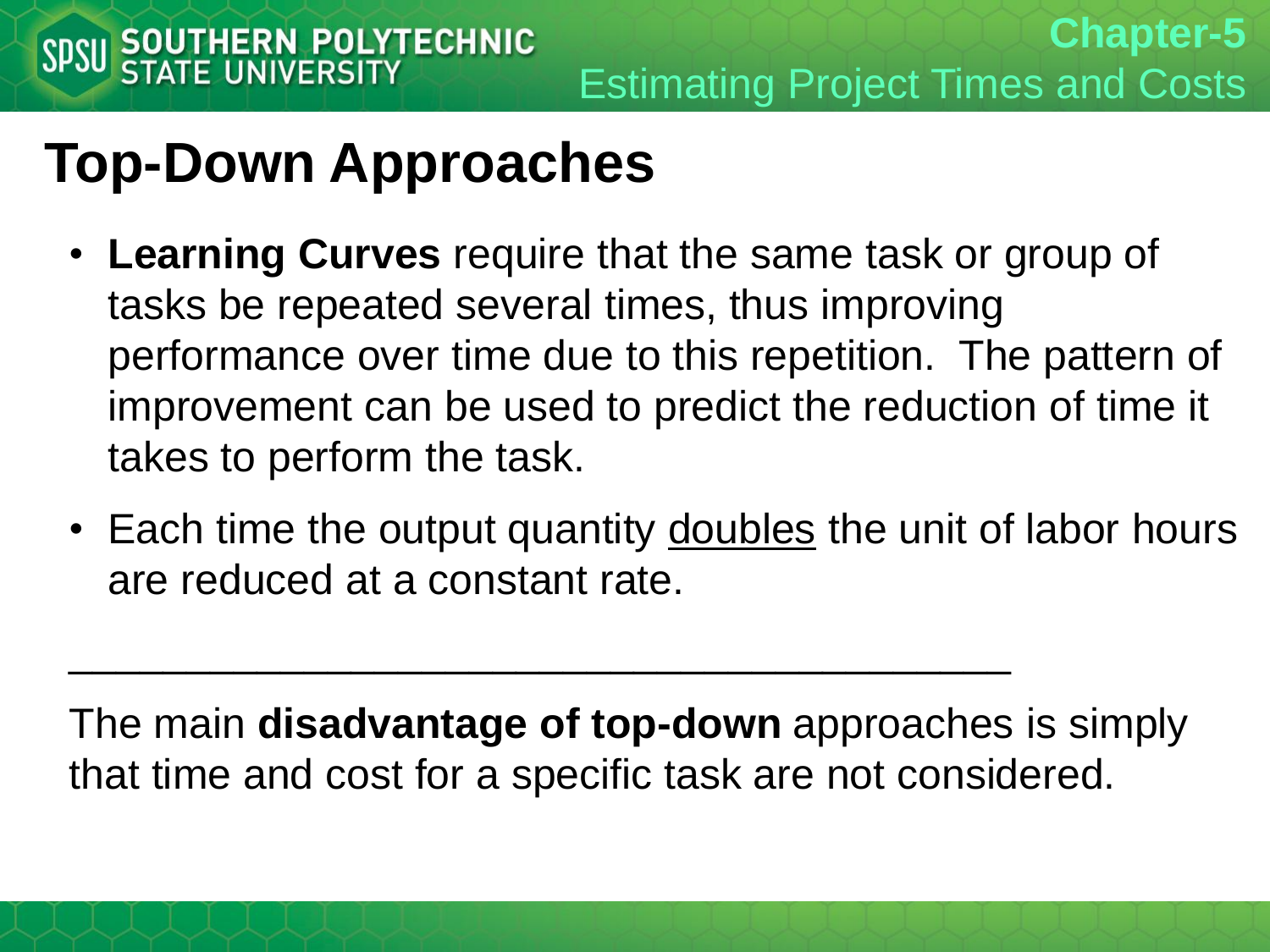#### **Bottom-Up Approaches**

• **Template Method** is the use of similar previous projects as a good starting point. E.g. A collision shops consults published labor rates and labor time to perform a collision repair. This method enables the performing organization to develop a potential schedule, estimate costs, and develop a budget in very short order.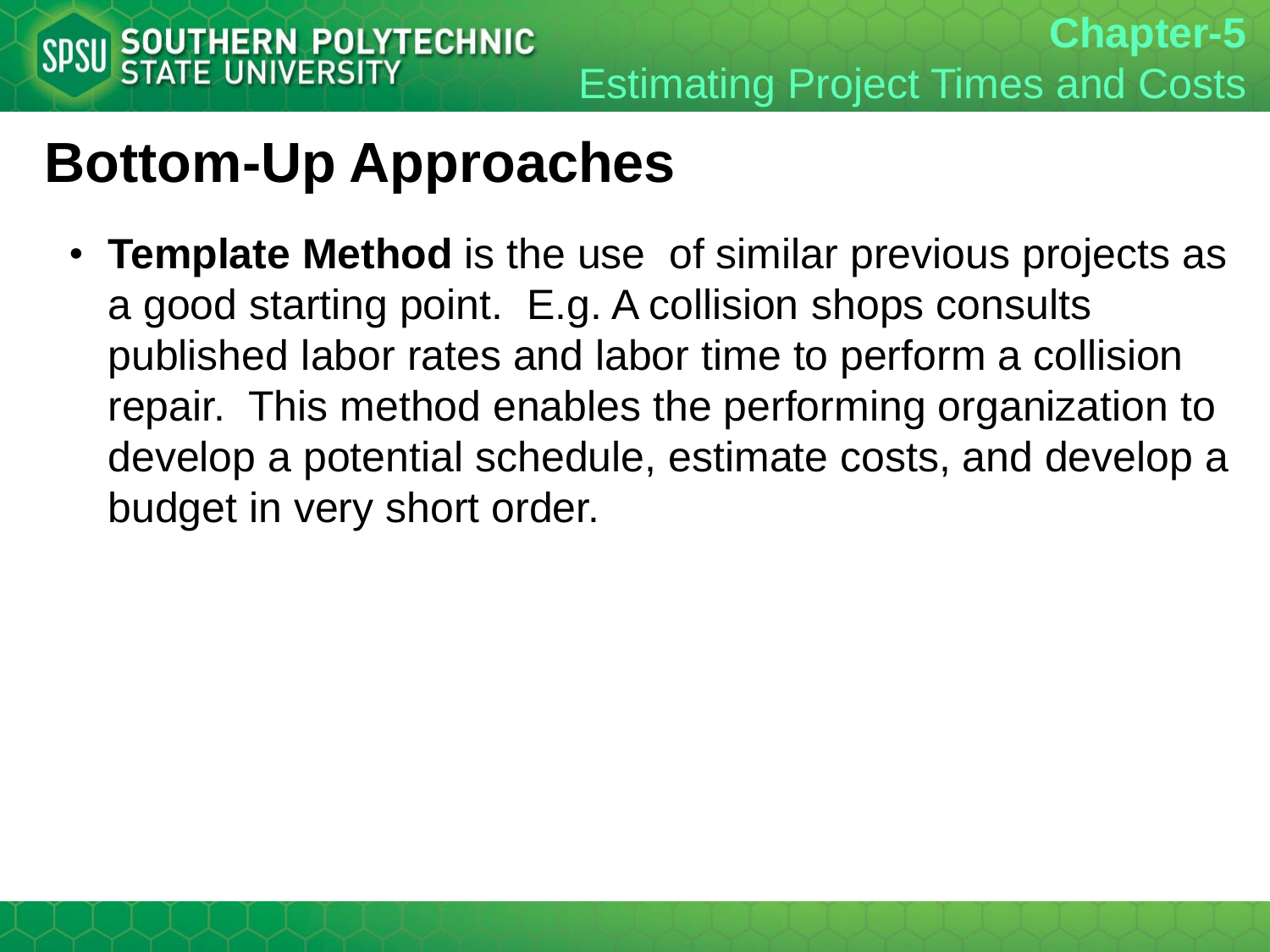#### **Bottom-Up Approaches**

• **Parametric Procedure Applied to Specific Tasks** such as cost per sq. ft. can be the source of top-down estimates as well as estimating work package tasks. E.g. Converting 36 workstations to the latest version of Office 2010: it has been determined that one desktop technician could convert 3 workstations per day; thus 12 days to convert all 36.

What if you add 2 more desktop technicians? (36/3)/3=4 This equation now states that if you use 3 technicians and each are able to convert 3 workstations per day, then it will take 4 days to convert all 36 workstations.

 $\mathcal{L}_\text{max}$  , and the contract of the contract of the contract of the contract of the contract of the contract of the contract of the contract of the contract of the contract of the contract of the contract of the contr

Wallpaper is \$5 per sq. yd. plus \$2 per sq. yd. for installation, i.e. \$7 per sq. yd. Multiplying length and height of all the walls to be wallpapered is the total sq. yardage of the job, times \$7.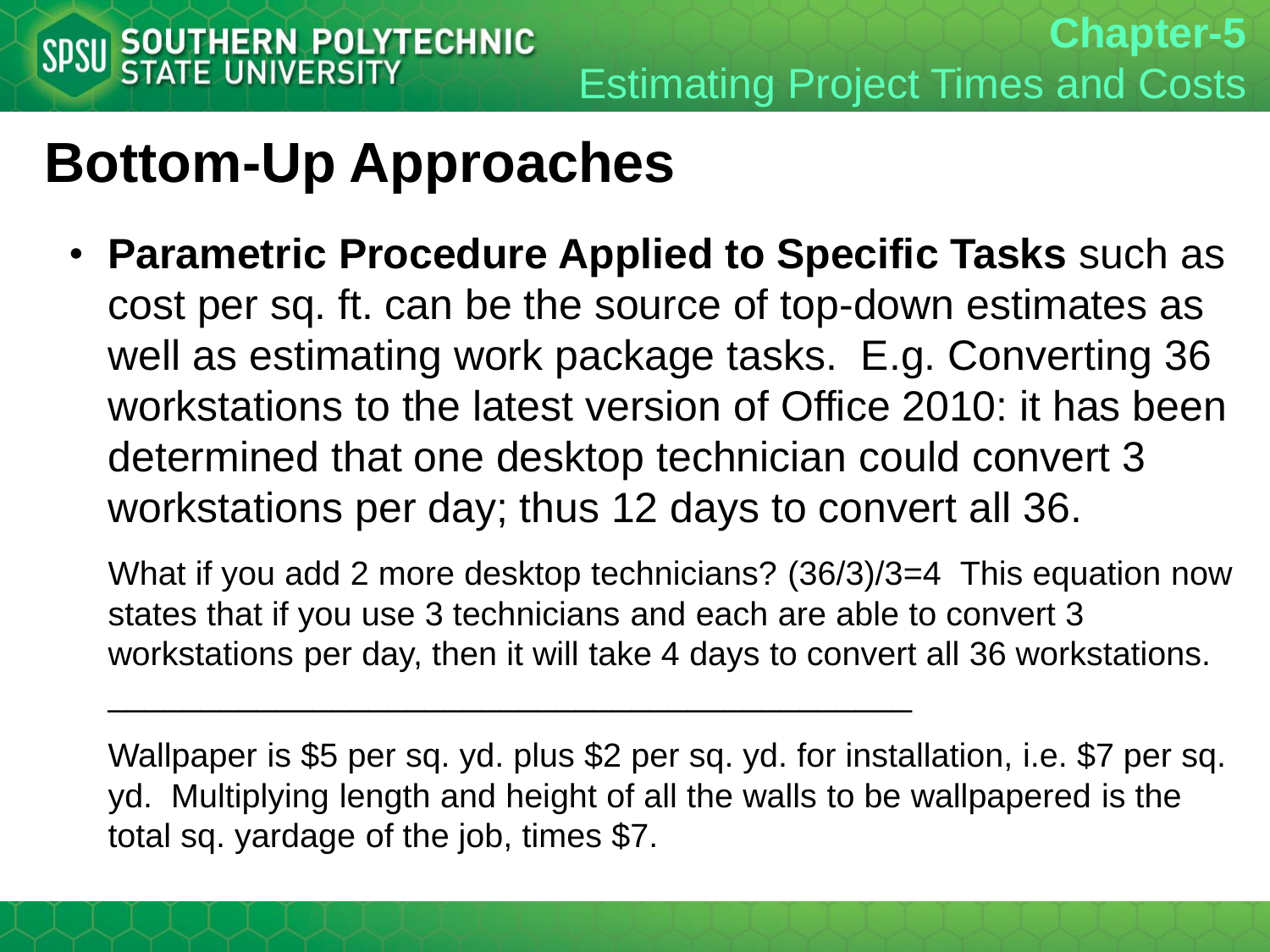#### **Bottom-Up Approaches**

• **Range Estimating** is used when a work package has significant uncertainty about the total time and cost in which to complete. This gets back to PERT estimating. Figure 5.2

**Excel formula for PERT = (A1+(4\*B1)+C1)/6**

|            |                                     | <b>Range Estimates</b> |                 |                 |       |               |
|------------|-------------------------------------|------------------------|-----------------|-----------------|-------|---------------|
|            |                                     | Low                    | Average         | <b>High</b>     | Range | <b>Risk</b>   |
| <b>WBS</b> |                                     | <b>Estimate</b>        | <b>Estimate</b> | <b>Estimate</b> | οt    | Level         |
| ID         | <b>Description</b>                  | Days                   | Days            | Days            | Days  |               |
| 102        | Approval                            |                        |                 | 3               | 2     | Low           |
| 103        | Design packaging                    | 4                      | 7               | 12              | 8     | Medium        |
| 104        | <b>ID potential customers</b>       | 14                     | 21              | 35              | 21    | <b>High</b>   |
| 105        | Design bottle logo                  | 5                      | 7               | 10              | 5     | Low           |
| 106        | <b>Contract kiosk space</b>         | 8                      | 10              | 15              | 7     | <b>Medium</b> |
| 107        | <b>Construct kiosk</b>              | 4                      | 4               | 8               | 4     | <b>Medium</b> |
| 108        | Design fair brochure                | 6                      | 7               | 12              | 6     | <b>High</b>   |
| 109        | <b>Trade journal advertising</b>    | 10                     | 12              | 15              | 5     | <b>Medium</b> |
| 110        | <b>Production test</b>              | 10                     | 14              | 20              | 10    | <b>High</b>   |
| 111        | <b>Produce to inventory</b>         | 5                      | 5               | 10              | 5     | <b>High</b>   |
| 112        | <b>Business card scanner hookup</b> |                        | $\overline{2}$  | 3               | 2     | Low           |
| 113        | Video hookup                        | 2                      | 2               | 4               | 2     | <b>Medium</b> |
| 114        | <b>Event rehearsal</b>              | 2                      | 2               | 5               | 3     | <b>High</b>   |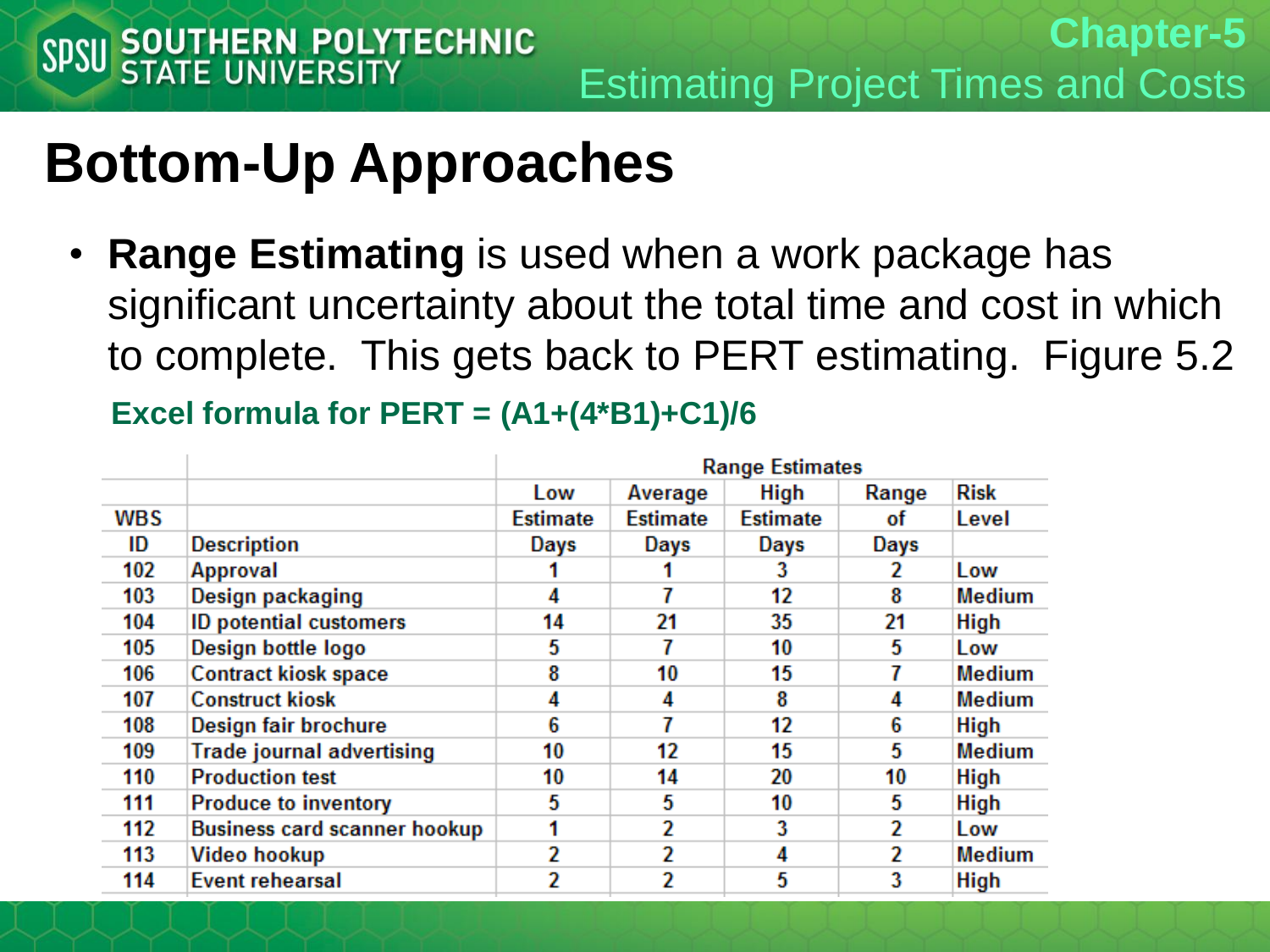### **Hybrid: Phase Estimating**

- **Hybrid** begins with a top-down estimate. It is then refined as the each phase of the project is implemented.
- **Phase estimating** is used when there is great uncertainty and impractical to estimate time and cost for the entire project.
- **Phase estimating** uses a two-estimate system over the life of a project. A detailed estimate is developed during the current phase and a macro estimate is determined for the remaining phases.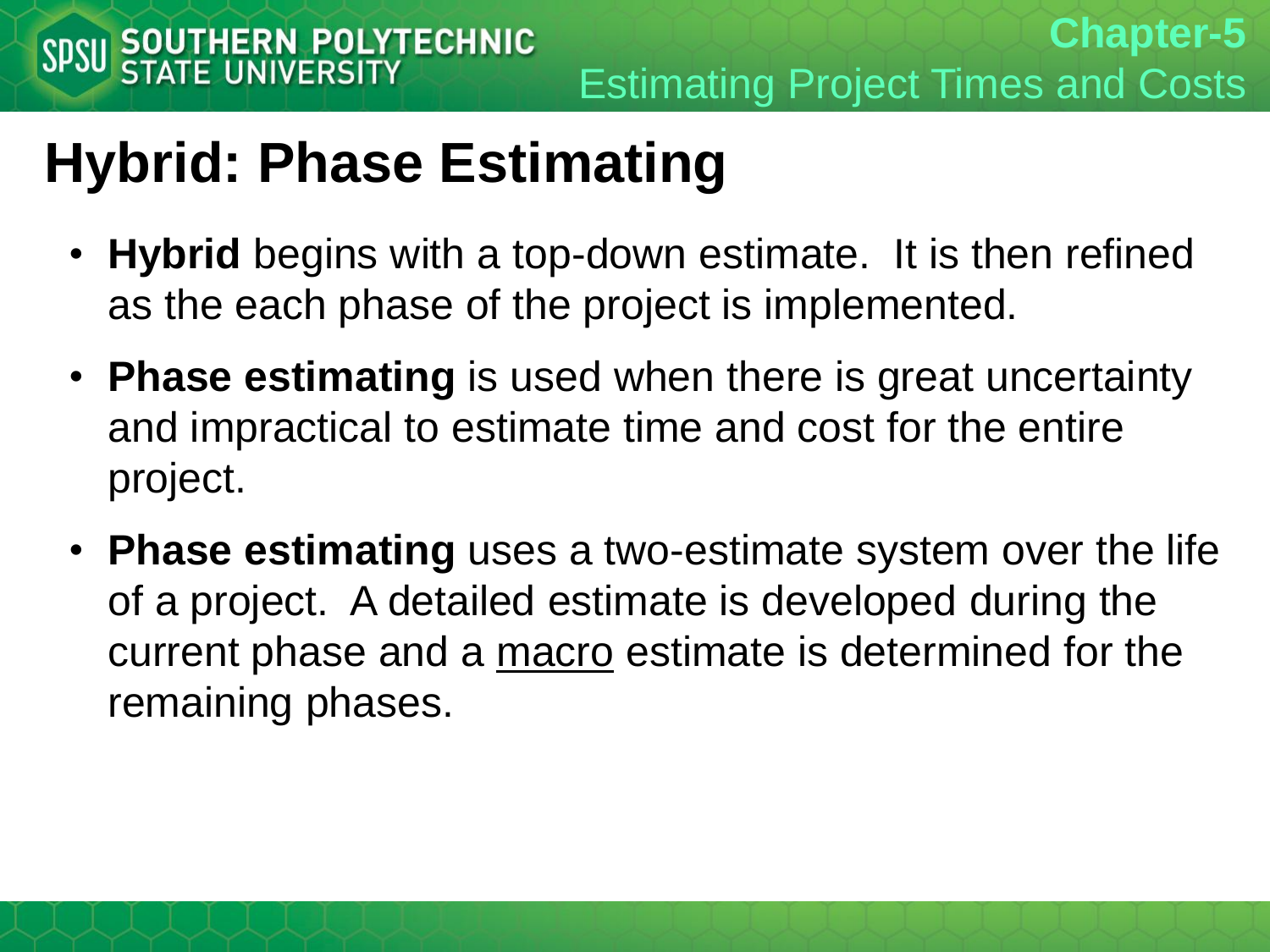# **Hybrid: Phase Estimating**

• **Phase Estimating**

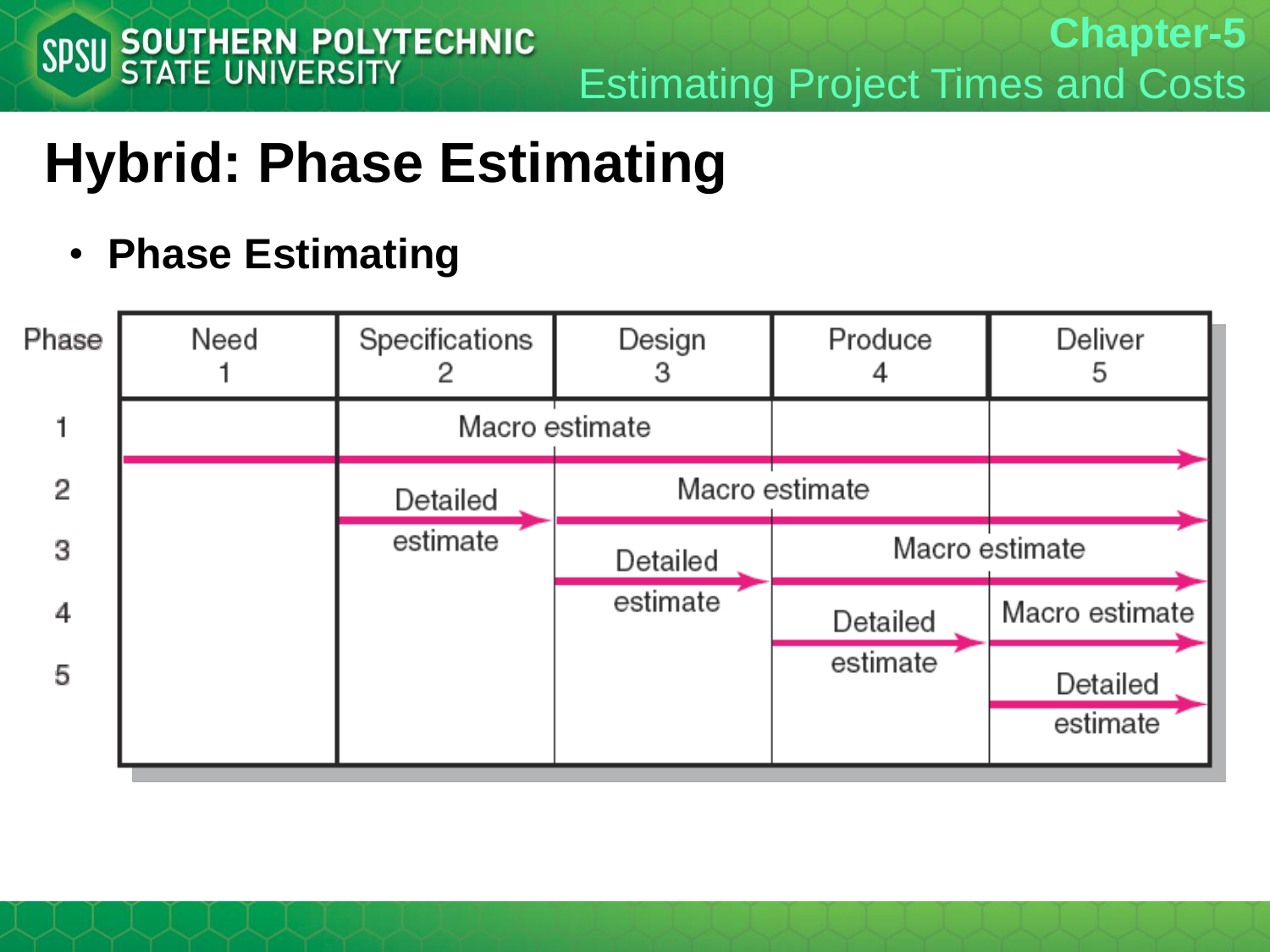#### **Note About Project Estimates**

- Unfortunately, your customer will want an accurate estimate of the project schedule and cost the moment the decision is made to move forward with the project. Remember, the only possible estimate at that time is the Top-Down *Consensus* method. More information about the Consensus Method:
	- Involves a meeting where experts discuss, disagree, then ultimately reach a decision as to their best guess estimates.
	- Organizations seeking greater rigor will use the **Delphi Method**  to determine macro estimates.
	- **Delphi Method** is an anonymous method of gathering opinions or data. It removes "group think" and neutralizes influence from strongly opinionated participants. See "*The Delphi Method*" pg. 134.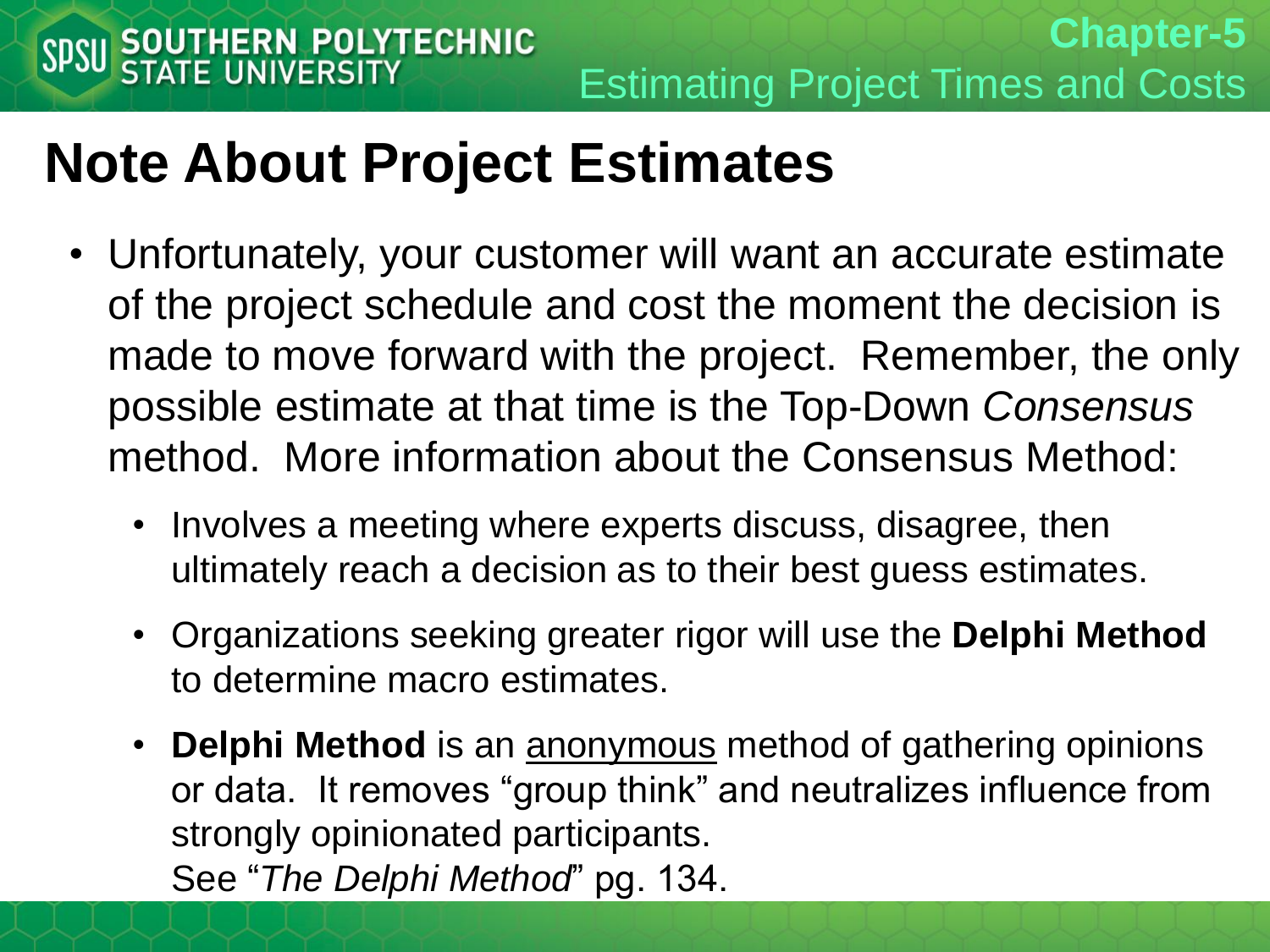# **Level of Detail**

- Top management may center on the total project and major project milestones.
- Middle management may center more on one segment of the project or a limited number of milestones as they have a reflection on their area of the organization.
- First-line (or functional) managers may only be interested in the individual work package tasks that must be performed in their down line.
- The beauty of the WBS is the ability to aggregate information so that each level of management can obtain the kind of information they want and need in order to make decisions.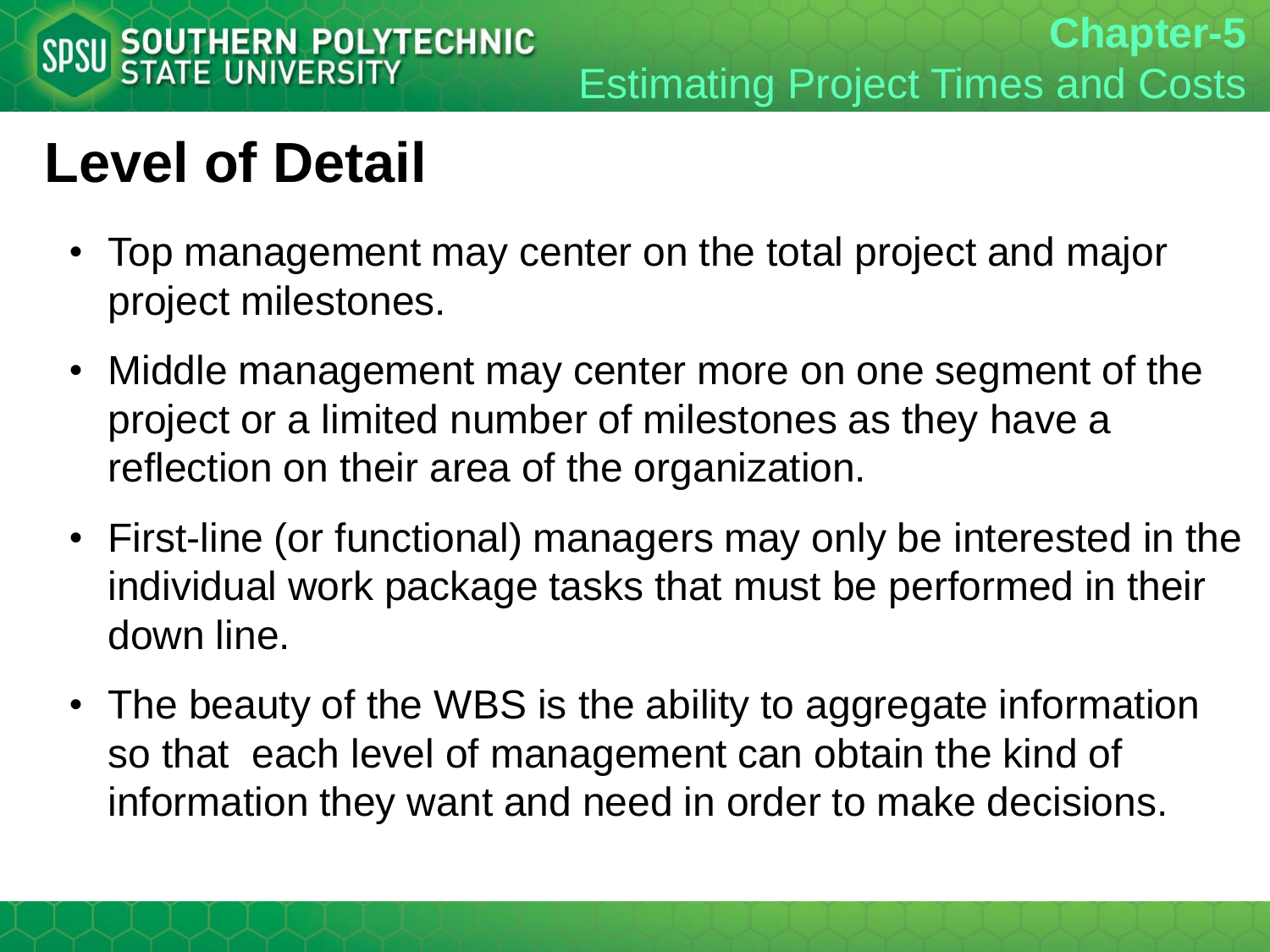#### **Level of Detail**

SPSU SOUTHERN POLYTECHNIC

- **Excessive detail** is unproductive paperwork and may foster a focus on departmental outcomes rather than the team work required across all departments.
- **Insufficient detail** generates a lack of focus on the project goals and commits a wasted effort on non-essential activities.
- Fortunately, the **WBS is very flexible** in that functional units may expand their portion of the structure to meet their special needs. E.g. the marketing department may want to further break down (or decompose) their new product promotion into TV, radio, billboards, Internet, periodicals, and newspapers. Work packages for each would then be developed so that each promotion medium can be assigned to individuals and easily estimated for time and cost. Aggregated up, the marketing department would then obtain the estimated time and cost for the entire promotion effort.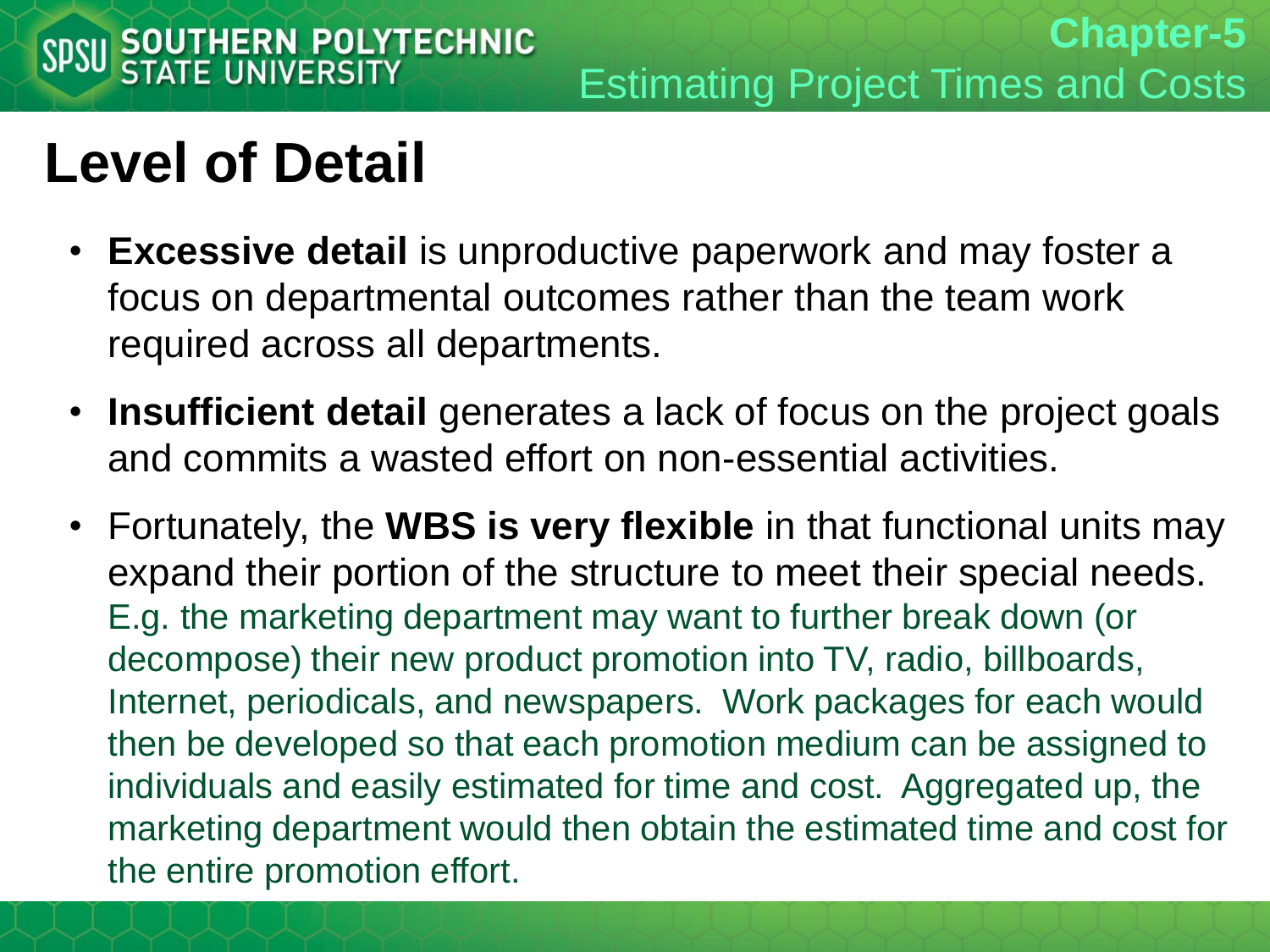# **Types of Costs**

- **Direct Costs** are clearly chargeable to a specific work package and include labor, materials, equipment, and any other resources defined by the project.
- **Direct Project Overhead Costs** are those incurred costs that are directly tied to a specific project deliverable or work package. These include salary, rents, supplies, specialized machinery, etc. Using certain direct overhead costs provides a more accurate project cost rather than using a blanket overhead rate (sometime called a "loaded labor rate") for the entire project.
- **General and Administrative Overhead Costs** represent costs not directly linked to the project but are carried for the duration of the project. These include organization costs across all products and projects such as advertising, accounting, and management above the project level. A specific percentage of these costs are allocated to the project.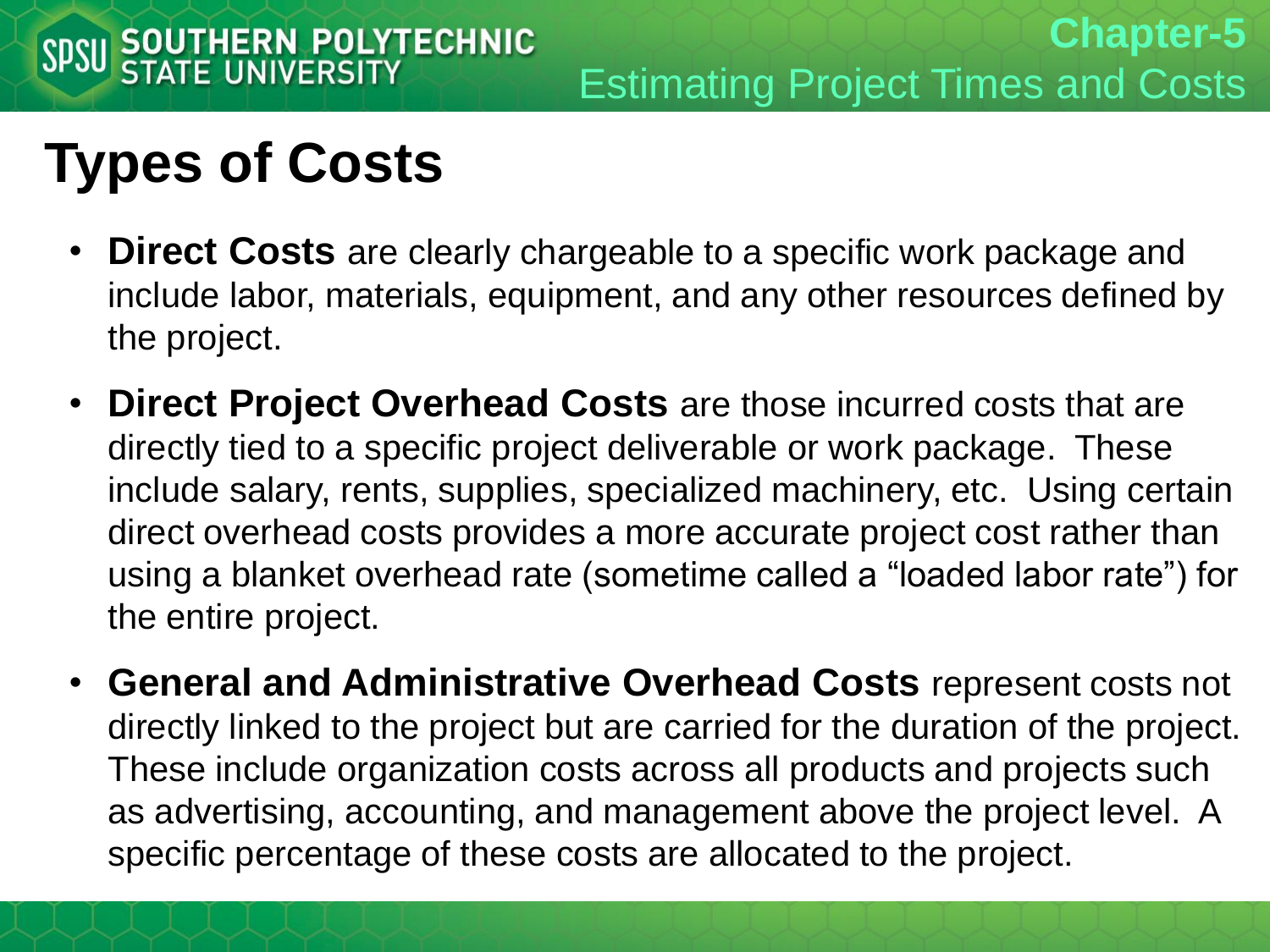# **Types of Costs**

*Note from Instructor: Figure 5.5 is difficult to understand because the text does not provide the actual costs of labor, materials, equipment, or others. It is simply shown as \$80,000 and we do not know what is included in that cost. Therefore the \$20,000 direct overhead costs cannot be calculated. You just have to take it on face value. The same applies to the values shown for G&A and Profit.*

| Direct costs              | \$80,000  |
|---------------------------|-----------|
| Direct overhead           | \$20,000  |
| <b>Total direct costs</b> | \$100,000 |
| G&A overhead (20%)        | \$20,000  |
| <b>Total costs</b>        | \$120,000 |
| Profit (20%)              | \$24,000  |
| <b>Total bid</b>          | \$144,000 |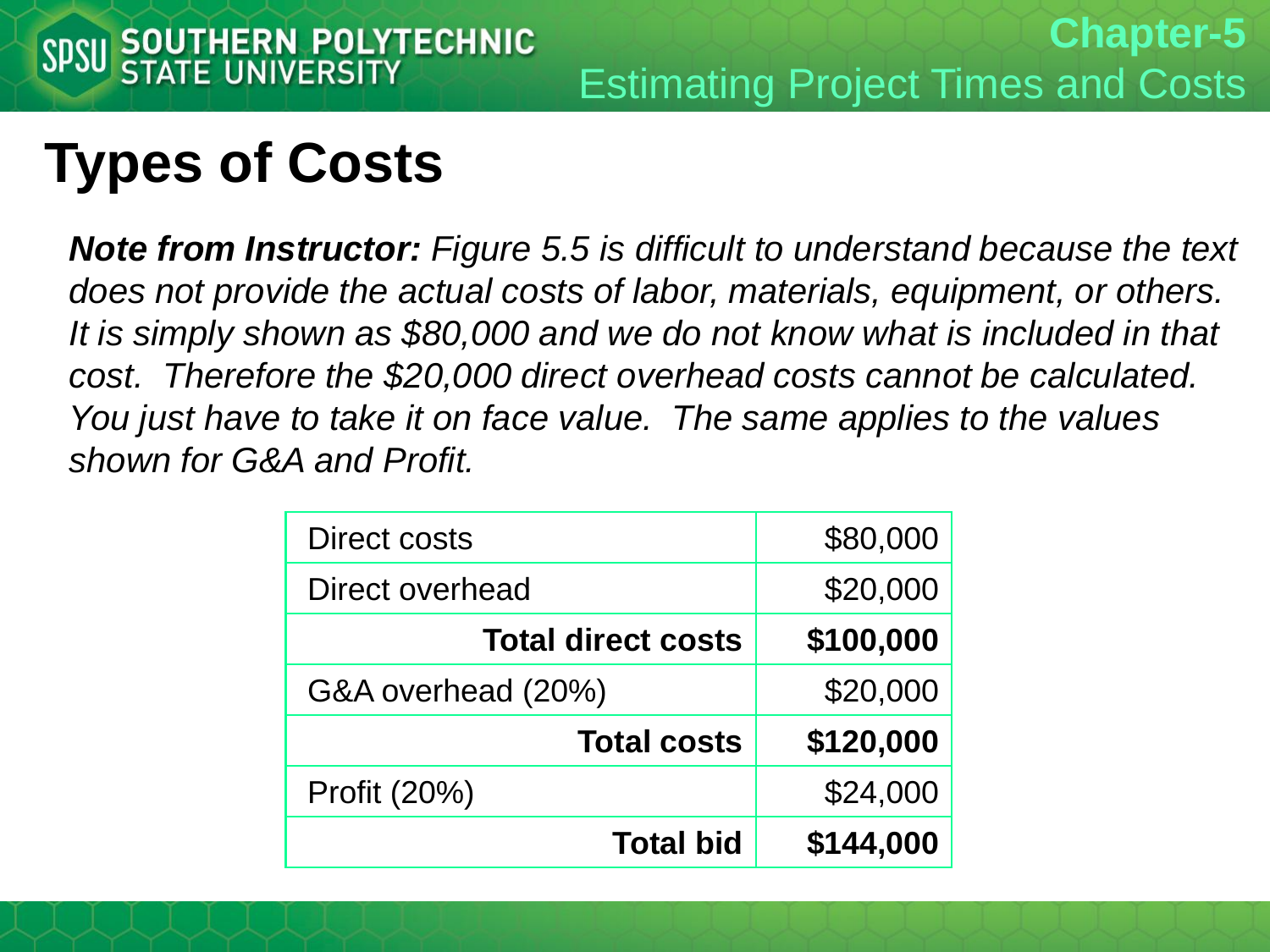**Chapter-5** Estimating Project Times and Costs

# **Estimating Projects: Preferred Approach**

- Make rough top-down estimates
- Develop the WBS with an OBS
- Use bottom-up estimates
- Develop schedule and budget
- Reconcile the difference between the top-down and bottomup estimates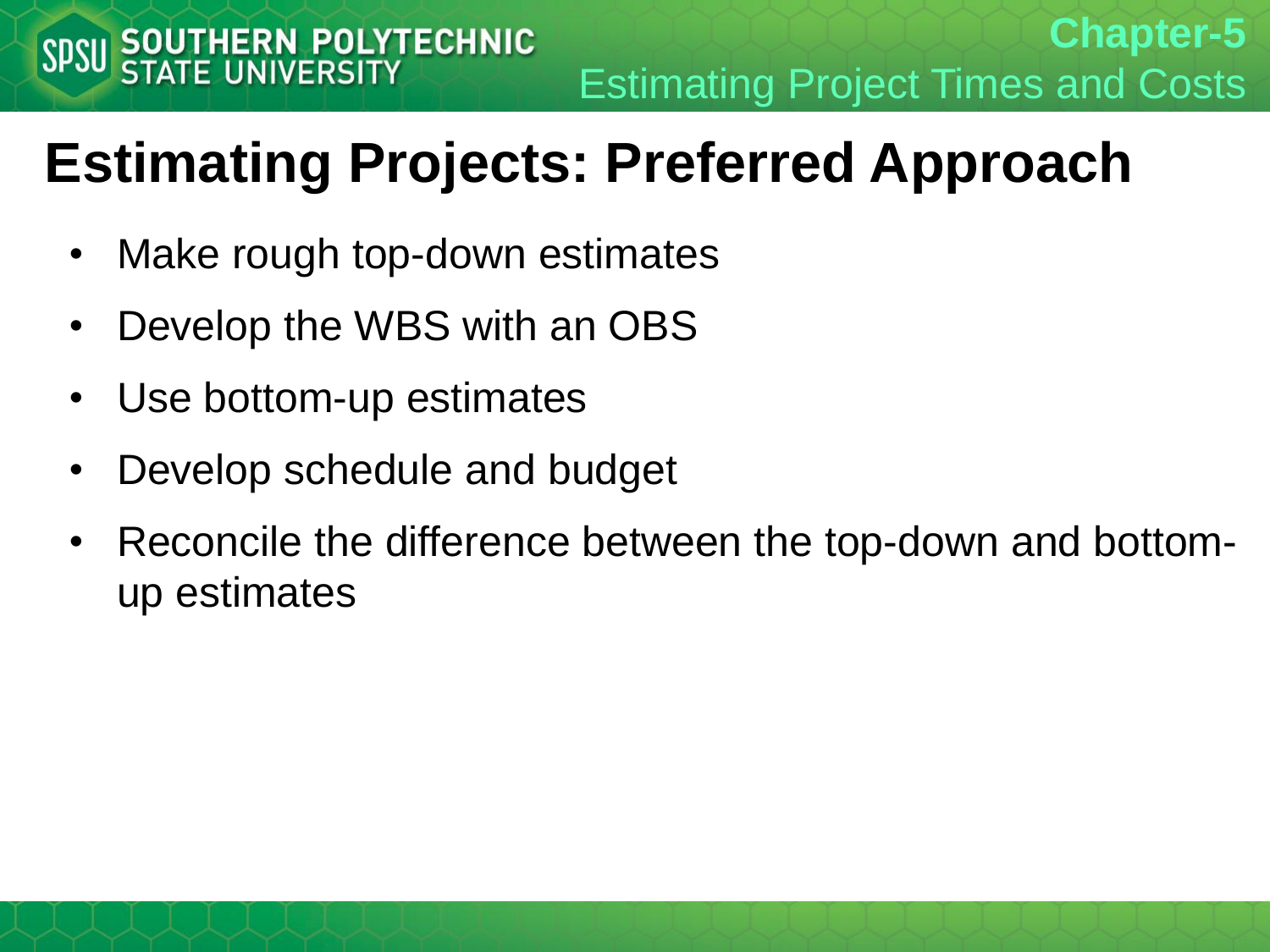- **Work Packages,** as described in Chapter-4 are aggregated (or rolled up) to estimate the total direct costs of the project, thus determining the project budget.
- A **Network** diagrams, described in Chapter-6, will provide additional information to the project team for determining the project schedule.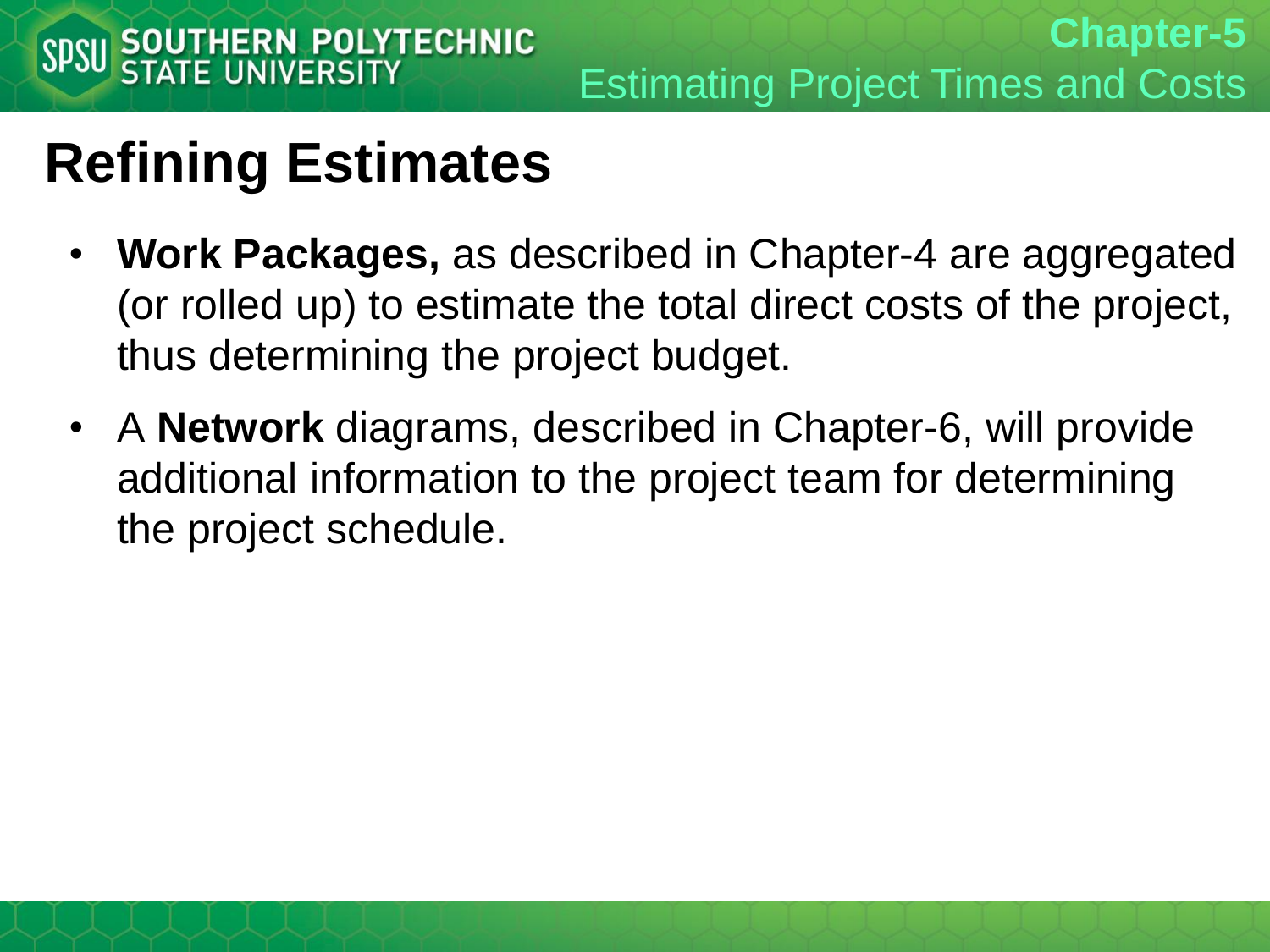- **So why, after investing so much time on detailed estimates could the numbers still be so far off?**
	- **Interaction costs are hidden in estimates.** Tasks are to be estimated independent from other tasks. However work on one task may have a dependency on one or more prior tasks. The hand-off between tasks requires time and attention.

*E.g. The development of a prototype requires the prototype team to interact with design engineers, asking clarifying questions and making adjustments; time for meetings and other coordination of activities are not reflected in these independent estimates. They are hidden.*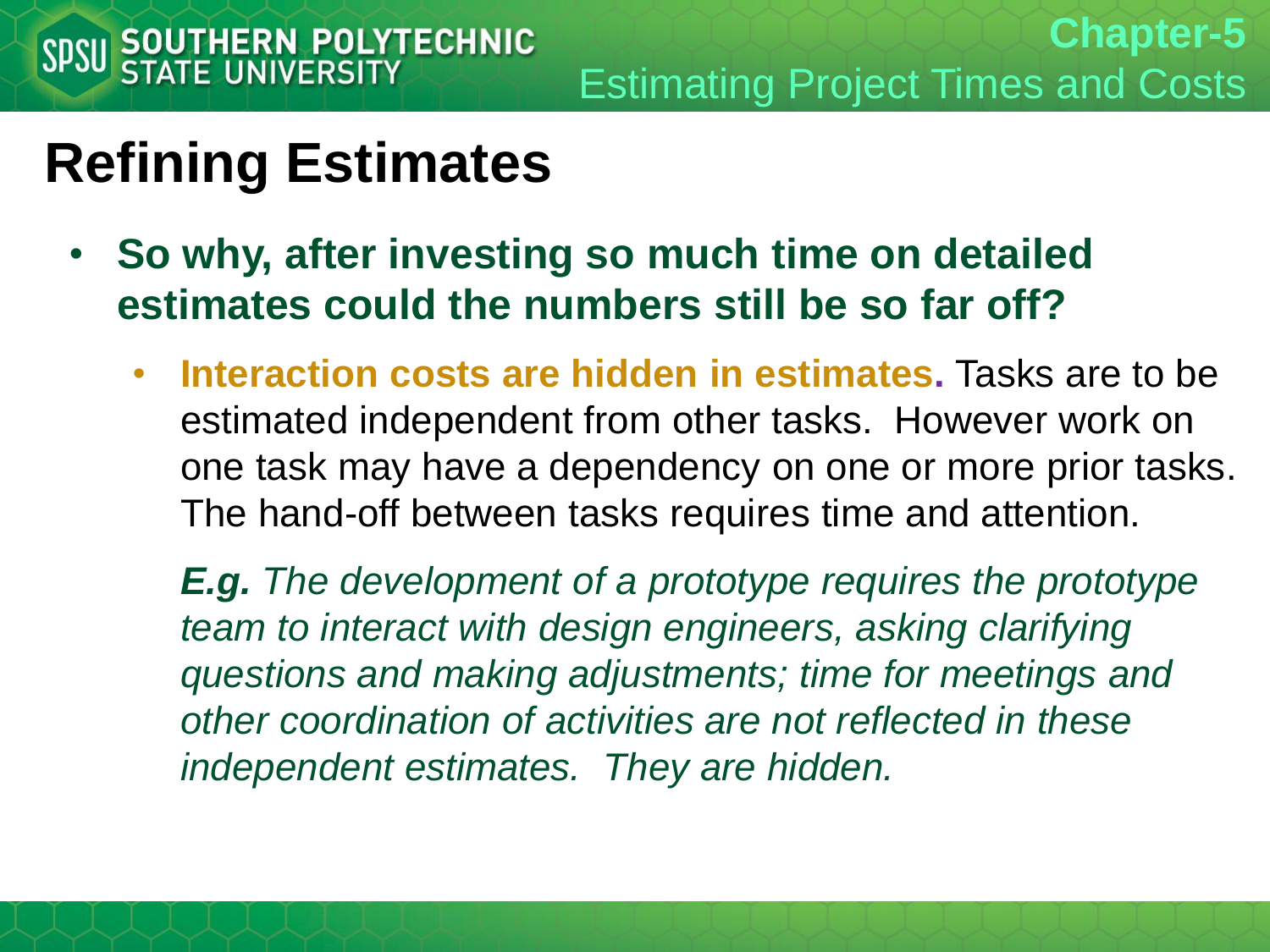- **So why, after investing so much time on detailed estimates could the numbers still be so far off?**
	- **Normal conditions do not apply.** Earlier it was stated that estimates are supposed to be based on normal conditions, as a good starting point, but is rarely realistic in real life. Resource availability, whether people, equipment, materials, or even funding can easily extend original estimates.

*E.g. Four bulldozers are normally used to clear a certain sized site in five days, but there are only three bulldozers available during this time period. Now the estimate will be increased to eight days and the crew labor costs will be increased due to the extended task duration.*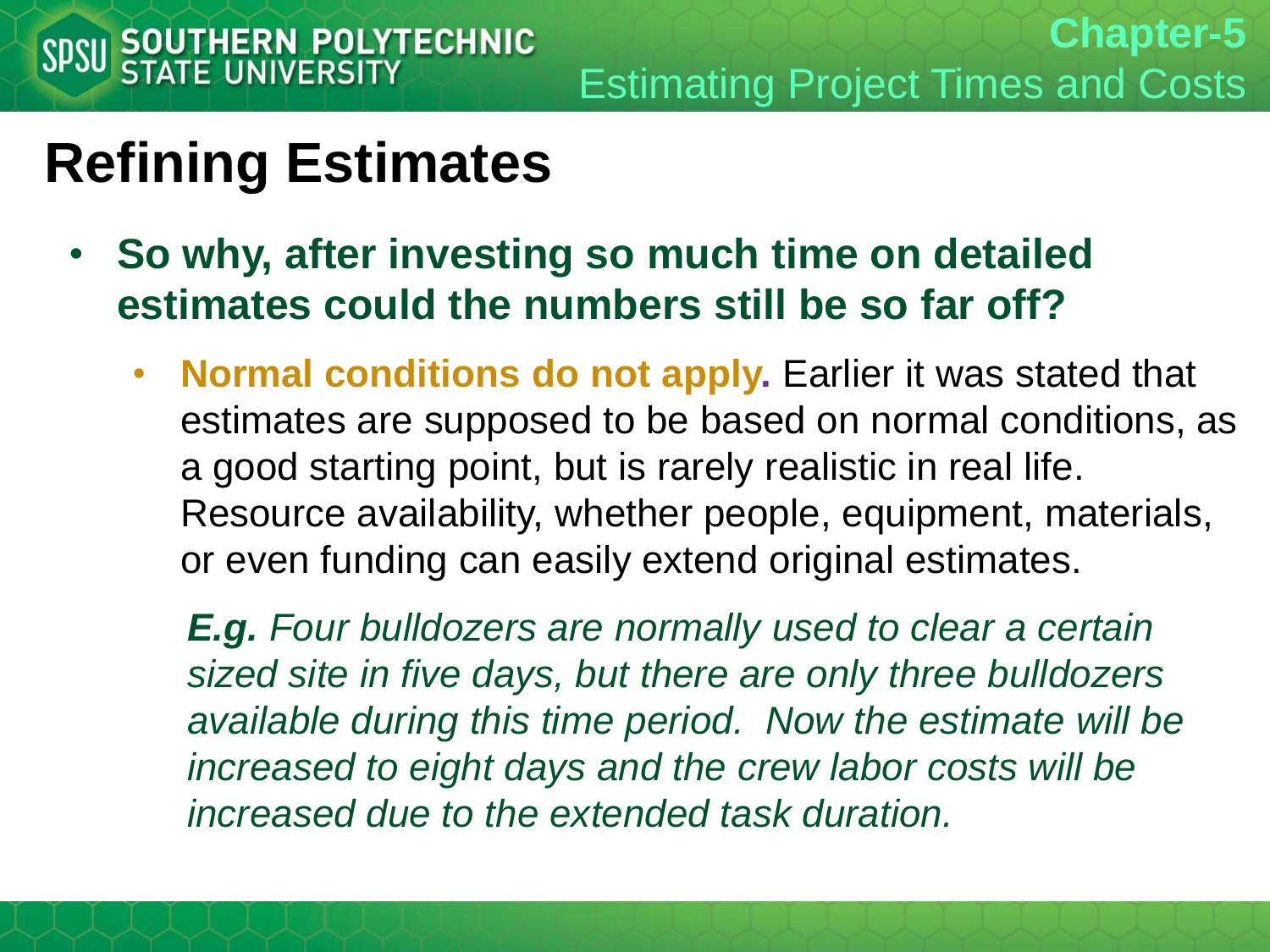- **So why, after investing so much time on detailed estimates could the numbers still be so far off?**
	- **Things go wrong on projects.** Design flaws show up after the fact; weather conditions occur, accidents happen, staff turnsover, staff gets ill - all of these affect estimates. The project manager should plan for these risks to occur and the likelihood and impact of such events need to be considered.
	- **Changes in project scope and changes in plans.** As the project proceeds, a much better understanding of what needs to be done may lead to major changes in project plans and costs. Projects in mid-stream may have to be modified due to new demands by the customer and/or competition. Remember, a poorly written scope is another reason for cost overruns.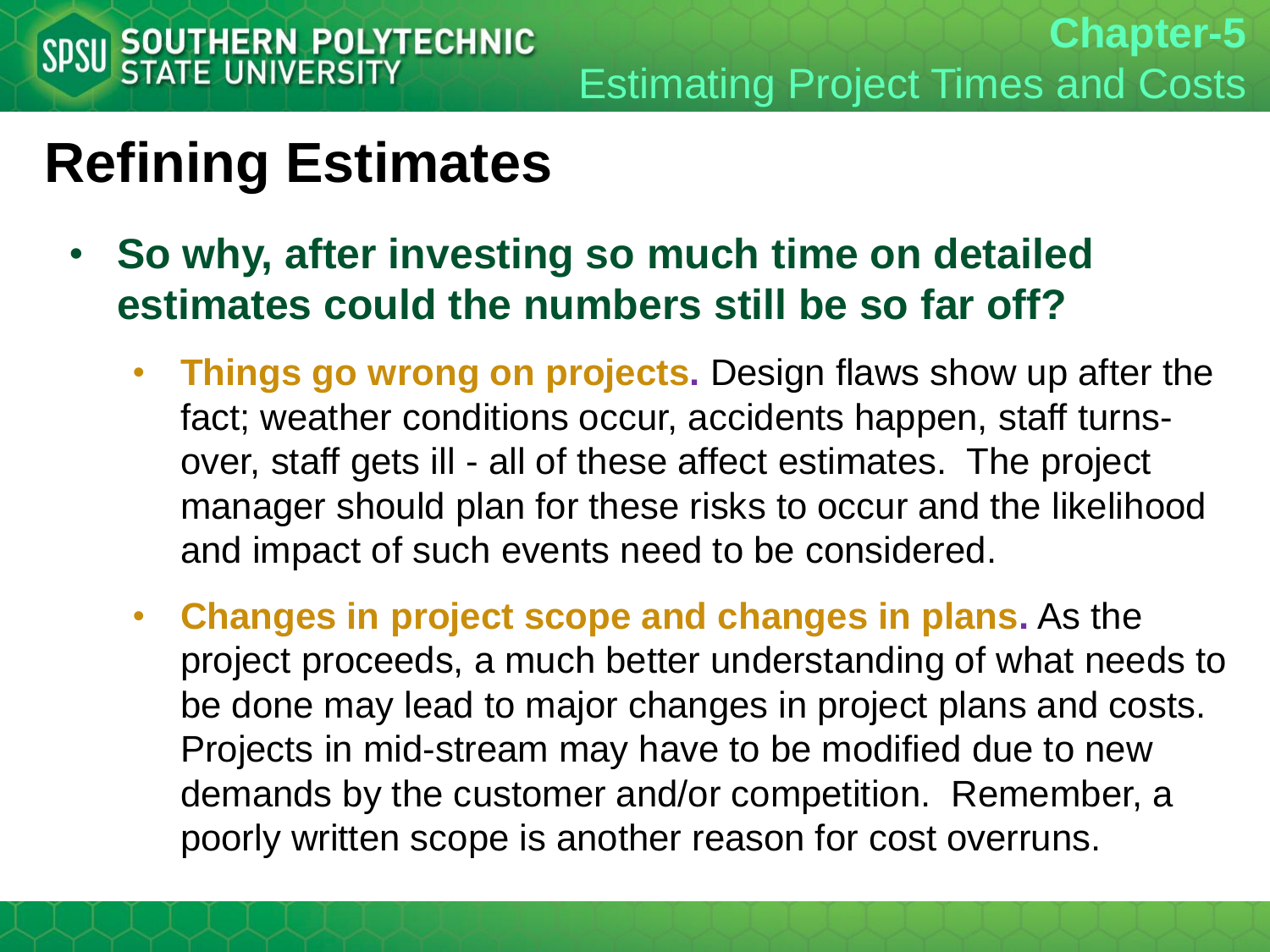- The reality is that not all needed information is available when estimating is being done and it is impossible to predict the future. That's why we estimate.
- Even with the best estimating efforts, it may be necessary to revise estimates based on new relevant information before creating a baseline schedule and budget.
- Estimates are adjusted once risks, resources, and other facts have been clearly defined and understood.
- Remember the WBS is only a starting point and does not reveal all the hidden activities that typically occur during a project.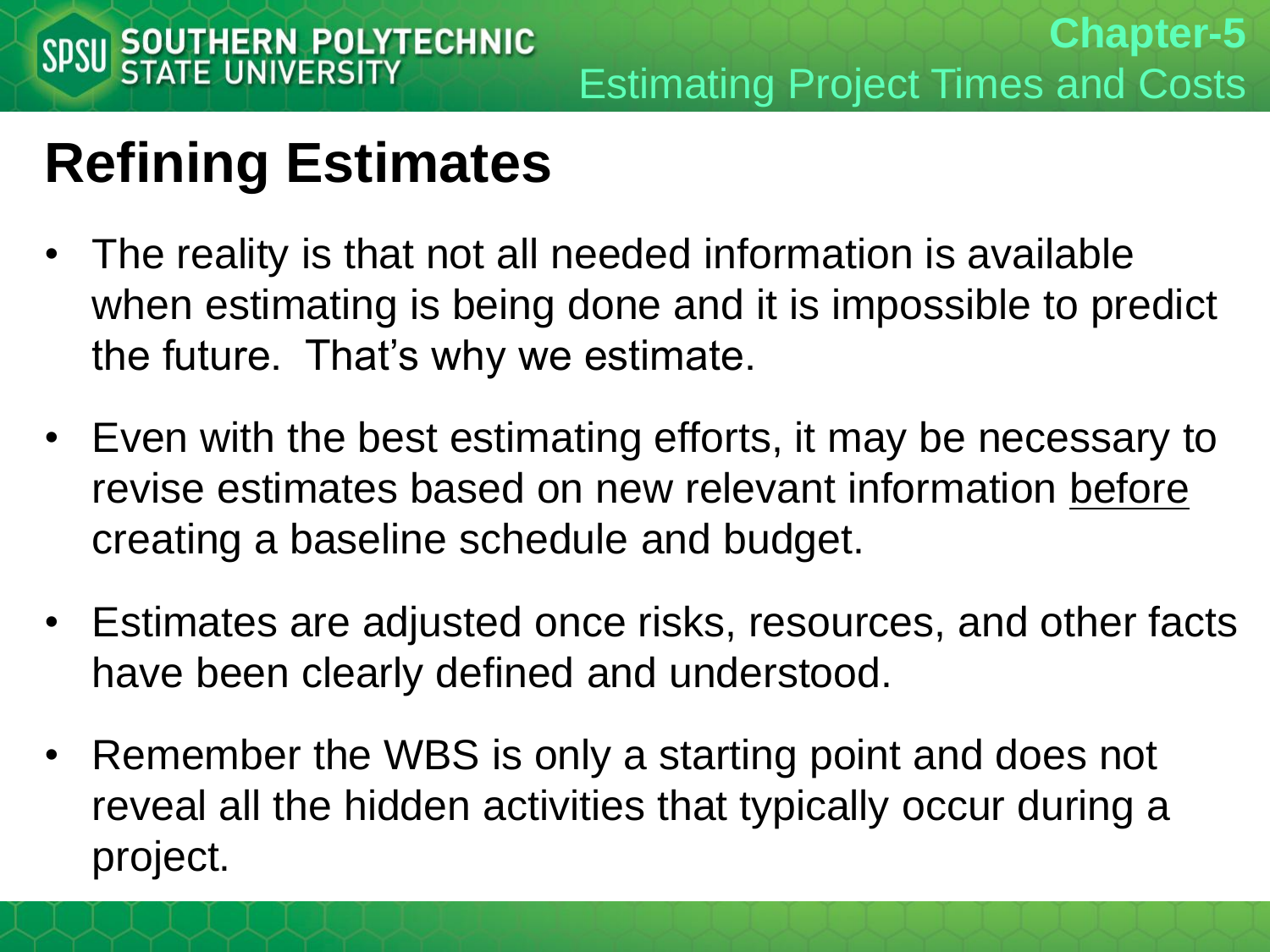- There will always be some mistakes, omissions, and adjustments that will require additional changes to the project estimates.
- This is why change management is crucial as it accommodates these situations and gets leadership involved.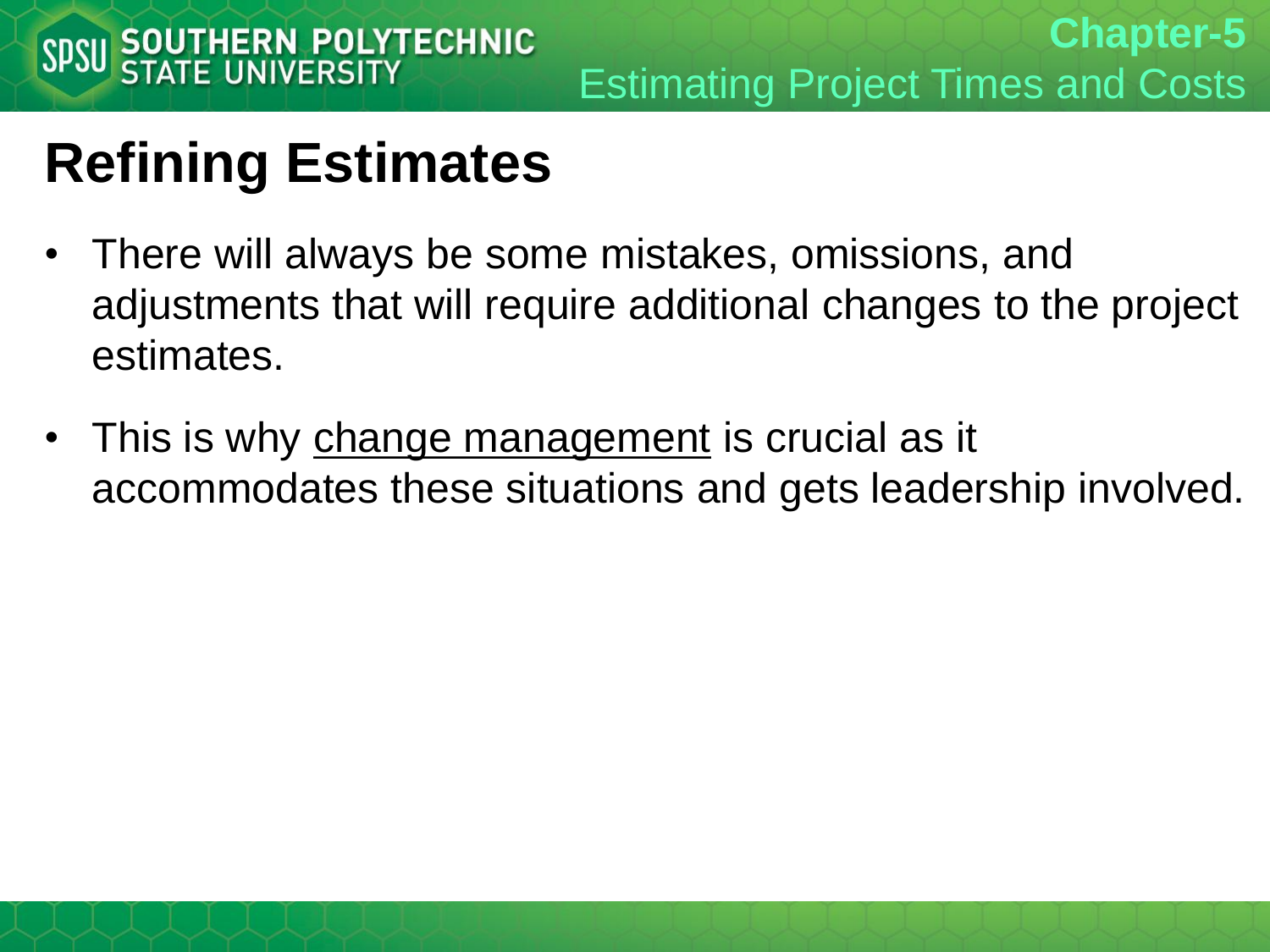# **Creating a Database for Estimating**

- The best way to improve the accuracy of estimates is to collect and archive data from previous projects, both estimates and actuals.
- Historical data provides a knowledge base for improving project time and cost estimates. Creating an estimating database is a "best practice" among leading project management organizations.
- The database approach allows the project estimator to select a specific work package done in the past and glean information for estimating the current project.
- Over time, historical data and the degree of accuracy in the database should improve.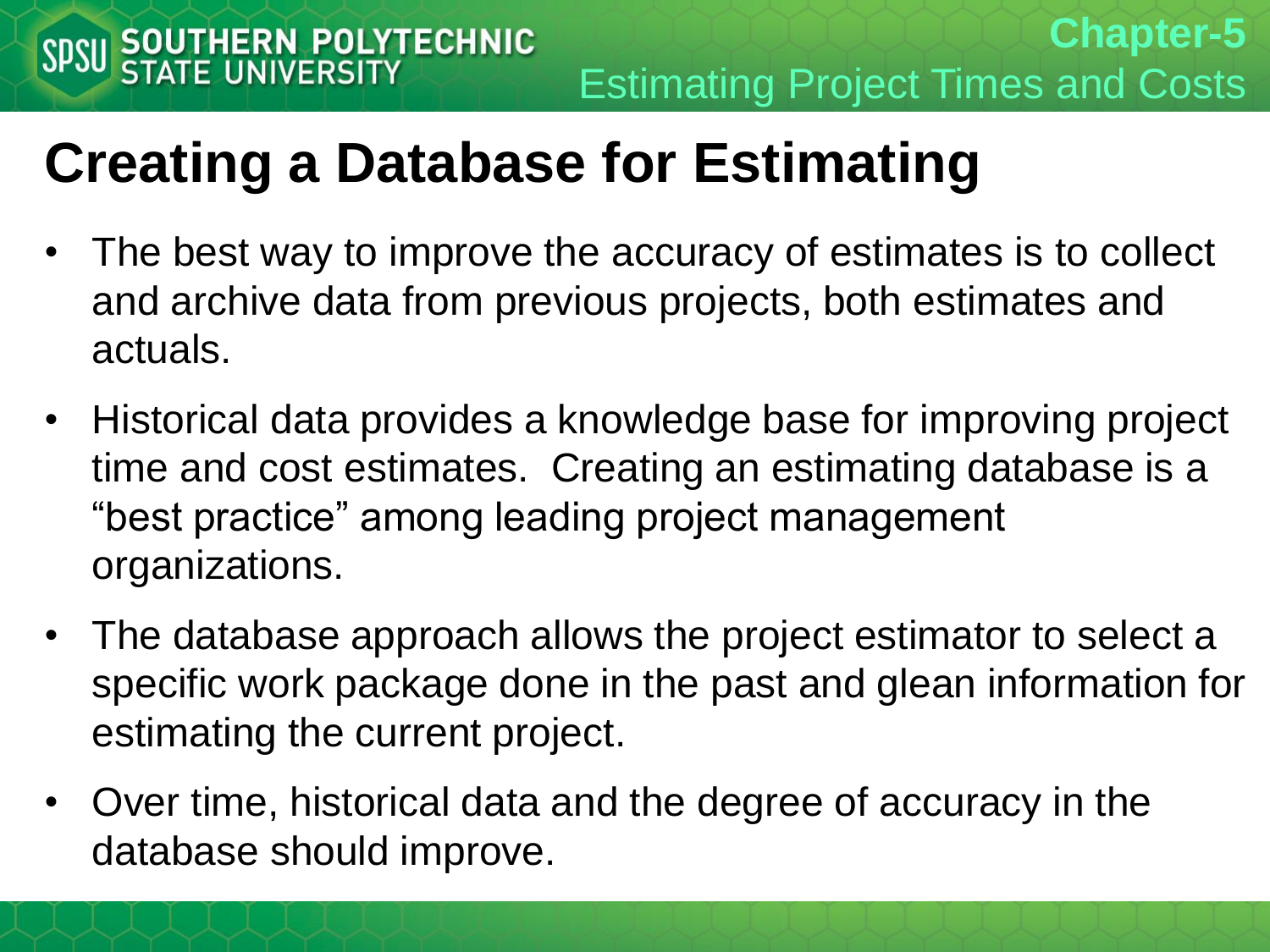#### **Chapter-5 Exercises**

Mrs. Tolstoy and her husband, Serge, are planning their dream house. The lot for the house sits high on a hill with a beautiful view of the Appalachian Mountains. The plans for the house show the size of the house to be 2,900 square feet. The average price for a lot and house similar to this one has been \$120 per square foot. Fortunately, Serge is a retired plumber and feels he can save money by installing the plumbing himself. Mrs. Tolstoy feels she can take care of the interior decorating.

| 24 % | <b>Excavation and framing complete</b>                              |
|------|---------------------------------------------------------------------|
| 8%   | Roof and fireplace complete                                         |
| 3%   | Wiring roughed in                                                   |
| 6%   | Plumbing roughed in                                                 |
| 5%   | Siding on                                                           |
| 17%  | Windows, insulation, walks, plaster, and garage complete            |
| 9%   | <b>Furnace installed</b>                                            |
| 4%   | <b>Plumbing fixtures installed</b>                                  |
| 10 % | Exterior paint, light fixtures installed, finish hardware installed |
| 6%   | Carpet and trim installed                                           |
| 4%   | Interior decorating                                                 |
| 4%   | <b>Floors laid and finished</b>                                     |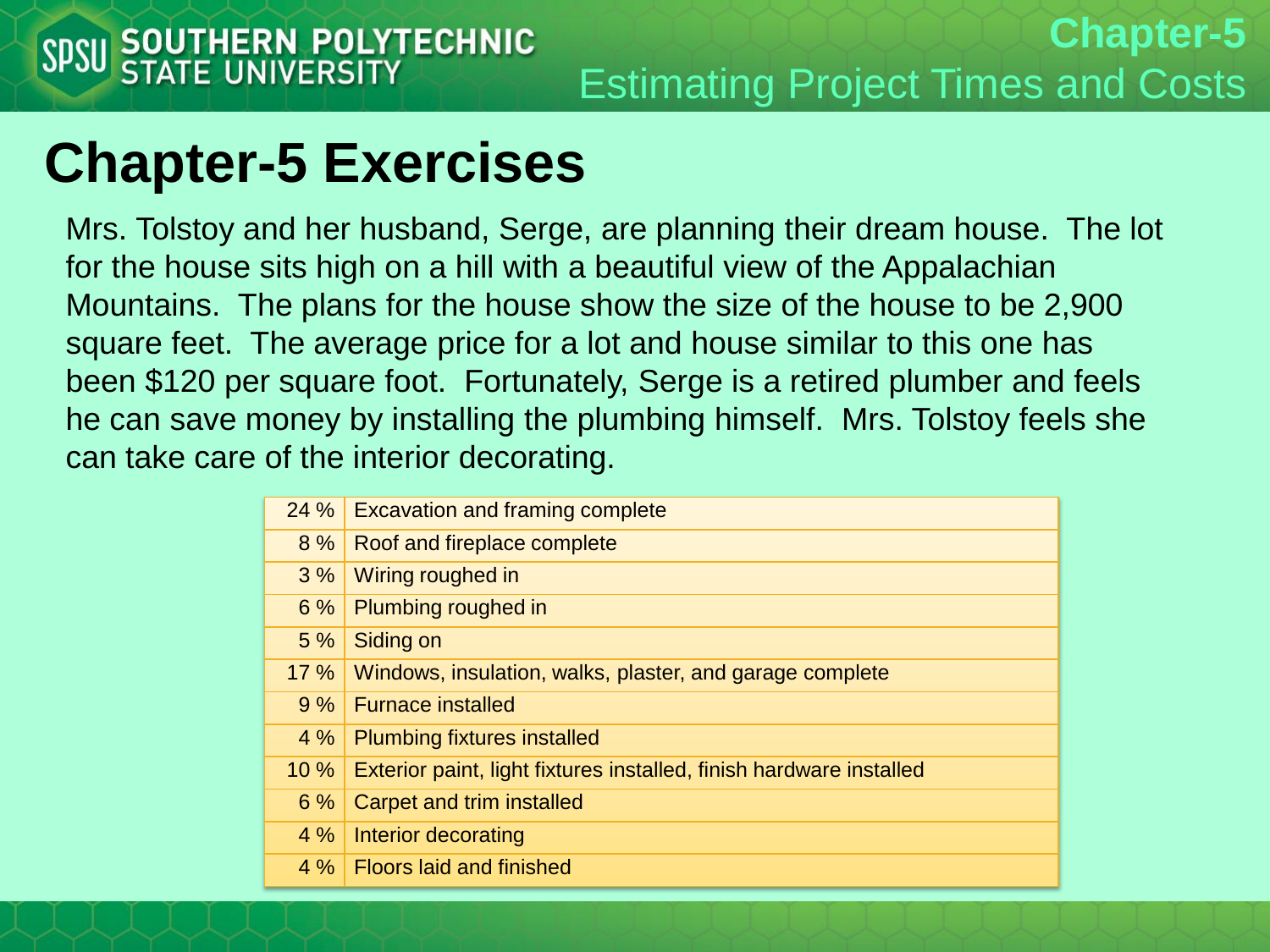#### **Chapter-5 Exercises**

Firewall Project XT. Using the "complexity weighting" scheme shown in Table 5.2 and the function point complexity weighted table shown below, estimate the total function point count. Assume the historical data suggests five function points that are equal to one person month and six people can work on the project.

| <b>Complexity Weight Table</b> |           |                              |  |  |  |
|--------------------------------|-----------|------------------------------|--|--|--|
| <b>Number of inputs</b>        | 10        | Rated complexity low x 2     |  |  |  |
| <b>Number of outputs</b>       | <b>20</b> | Rated complexity average x 6 |  |  |  |
| Number of inquiries            | 10        | Rated complexity average x 4 |  |  |  |
| Number of files                | 30        | Rated complexity high x 12   |  |  |  |
| <b>Number of interfaces</b>    | 50        | Rated complexity high x 15   |  |  |  |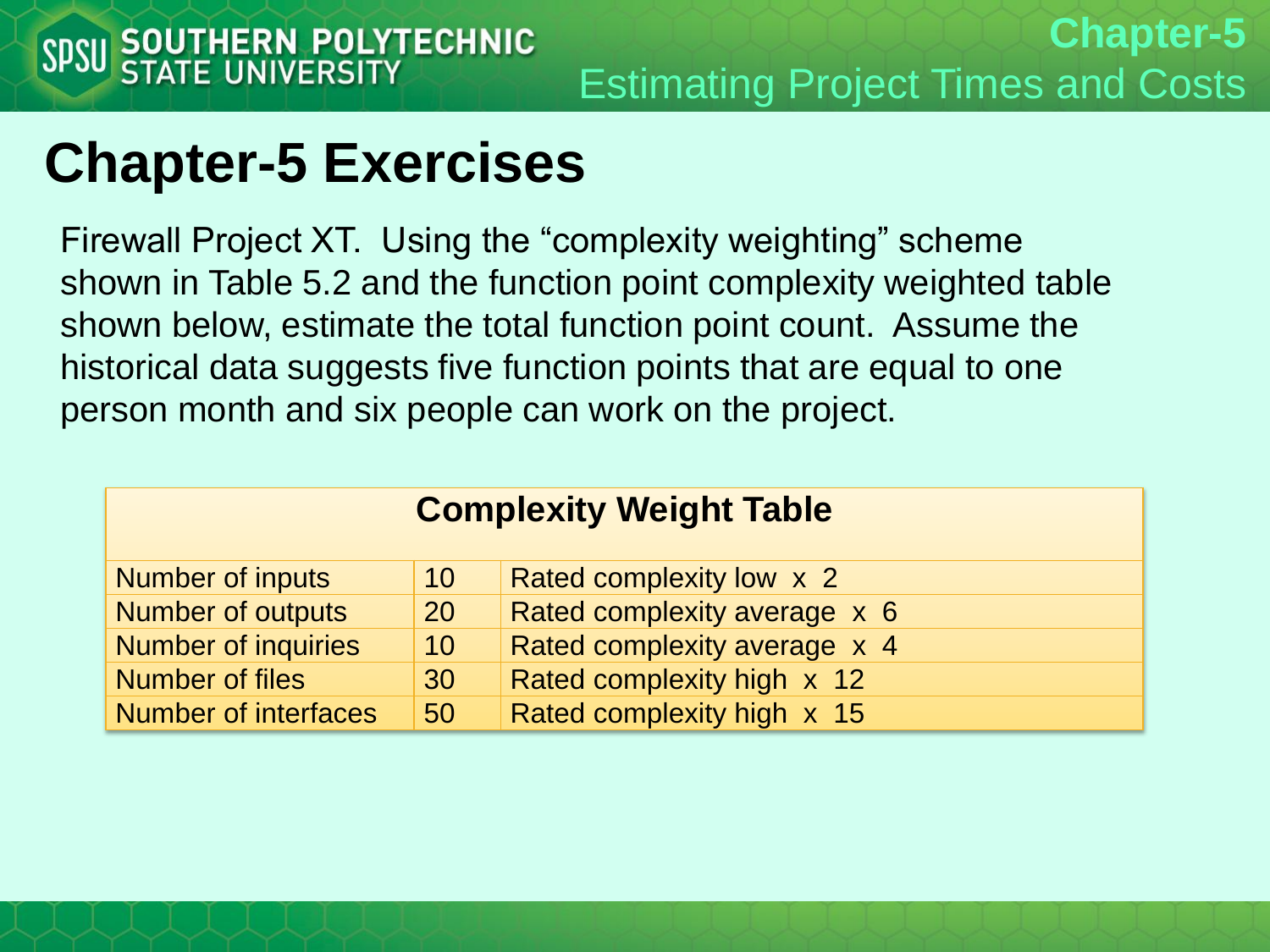**Chapter-5** Estimating Project Times and Costs

#### **Chapter-5 Exercises**

| <b>Complexity Weight Table</b> |              |               |                |                |              |
|--------------------------------|--------------|---------------|----------------|----------------|--------------|
| <b>Element</b>                 | <b>Count</b> | Low           | <b>Average</b> | <b>High</b>    | <b>Total</b> |
| Inputs                         | 10           | $10 \times 2$ |                |                |              |
| <b>Outputs</b>                 | 20           | $20 \times 6$ | $20 \times 6$  |                | 120          |
| <b>Inquiries</b>               | 10           |               | $10 \times 4$  |                | 40           |
| <b>Files</b>                   | 30           |               |                | $30 \times 12$ | 360          |
| <b>Interfaces</b>              | 50           |               |                | 50 x 15        | 750          |
|                                |              |               |                | <b>TOTAL</b>   | 1,290        |

- 1. Determine the total amount of function points.
- 2. Now determine how many person months there are in the total function points.
- 3. We know that 6 resources will be working the project. So how long is the project duration?
- 4. What if 20 resources work the project? How long now?
- 5. What if 43 resources work the project? How long now?